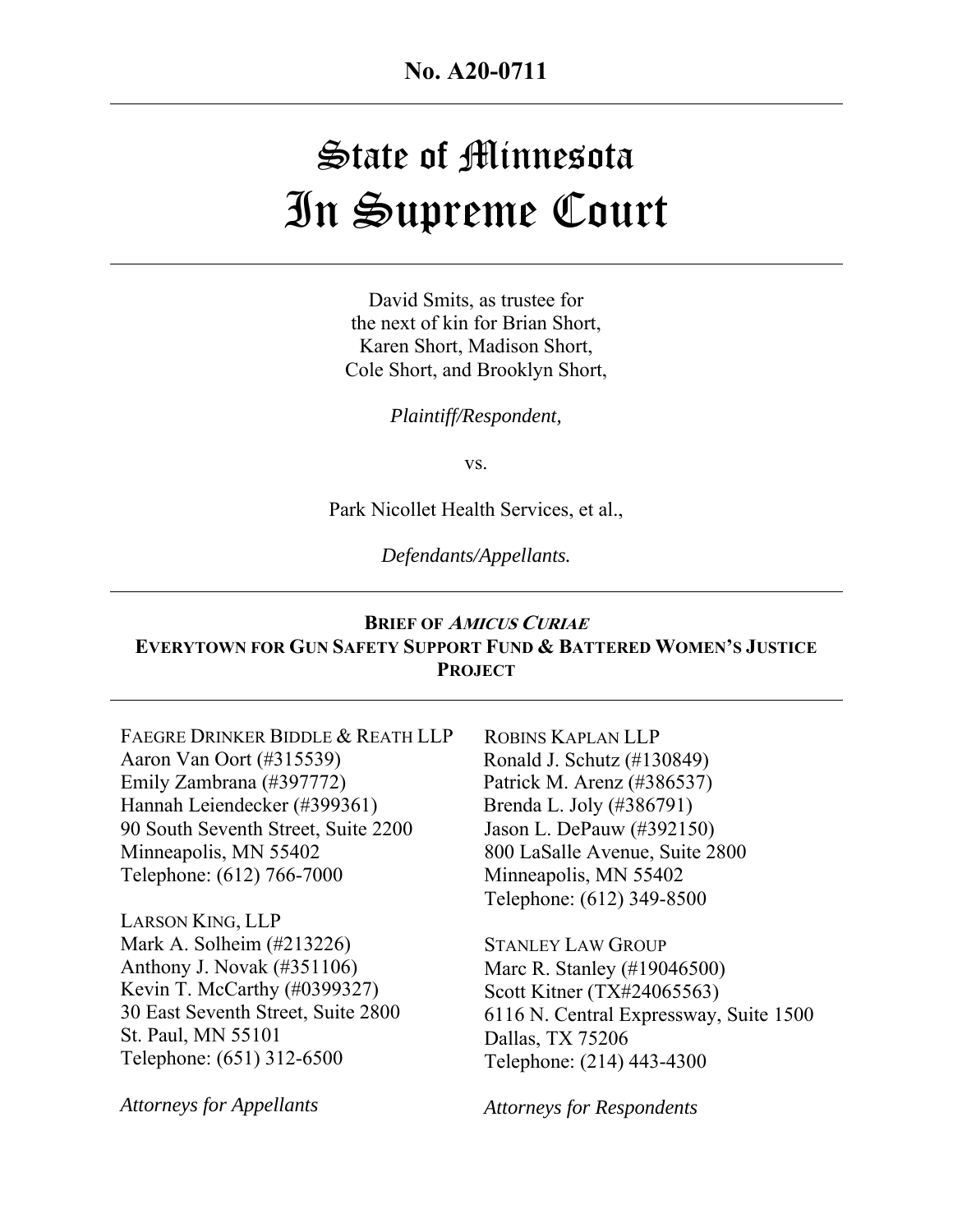QUINLIVAN & HUGHES, P.A. Dyan J. Ebert (#0237966) Steven R. Schwegman (#161433) Ryan L. Paukert (#0401890) 1740 W. St. Germain Street St. Cloud, MN 56302-1008 Telephone: (320) 251-1414

#### and

BURKE AND THOMAS, PLLP Richard J. Thomas (#137327) 3900 Northwoods Drive, Suite 200 St. Paul, MN 55112 Telephone: (651) 789-2208

*Attorneys for Amicus Curiae Minnesota Defense Lawyers Association* 

JEFF ANDERSON & ASSOCIATES, P.A. Patrick Stoneking (#0348569) 366 Jackson Street, Suite 100 St. Paul, MN 55101 Telephone: (651) 227-9990

*Attorney for Amicus Curiae Minnesota for Justice* 

Bassford Remele Mark R. Bradford (#335940) Stephen O. Plunkett (#203932) 100 South  $5<sup>th</sup>$  Street, Suite Minneapolis, MN 55402 Telephone: (612) 333-3000

*Attorneys for Amicus Curiae Minnesota Hospital Association, Minnesota Medical Association, and American Medical Association* 

NICHOLS KASTER, PLLP Brock J. Specht (#0388343) Robert L. Schug (#0387013) 4700 IDS Center 80 South 8th Street Minneapolis, MN 55402 Telephone: (612) 256-3200

#### and

WEIL, GOTSHAL & MANGES LLP Jessie B. Mishkin Sarah M. Sternlieb 767 Fifth Avenue New York, New York 10153 Telephone: (212) 310-8000

*Attorneys for Amicus Curiae Everytown for Gun Safety Support Fund & Battered Women's Justice Project* 

OLSON, REDFORD & WAHLBERG, P.A. Shaun D. Redford (#390127) 7401 Metro Boulevard, Suite 575 Edina, MN 55439 Telephone: (952) 224-3644

*Attorney for Amicus Curiae The Scientists and Clinicians for Ethical Mental Health Treatment* 

1500 MESHBESHER & SPENCE, LTD. Genevieve M. Zimmerman (#0330292) 1616 Park Avenue Minneapolis, MN 55404 Telephone: (612) 339-9121

> *Attorney for Amicus Curiae The American Association of Suicidology*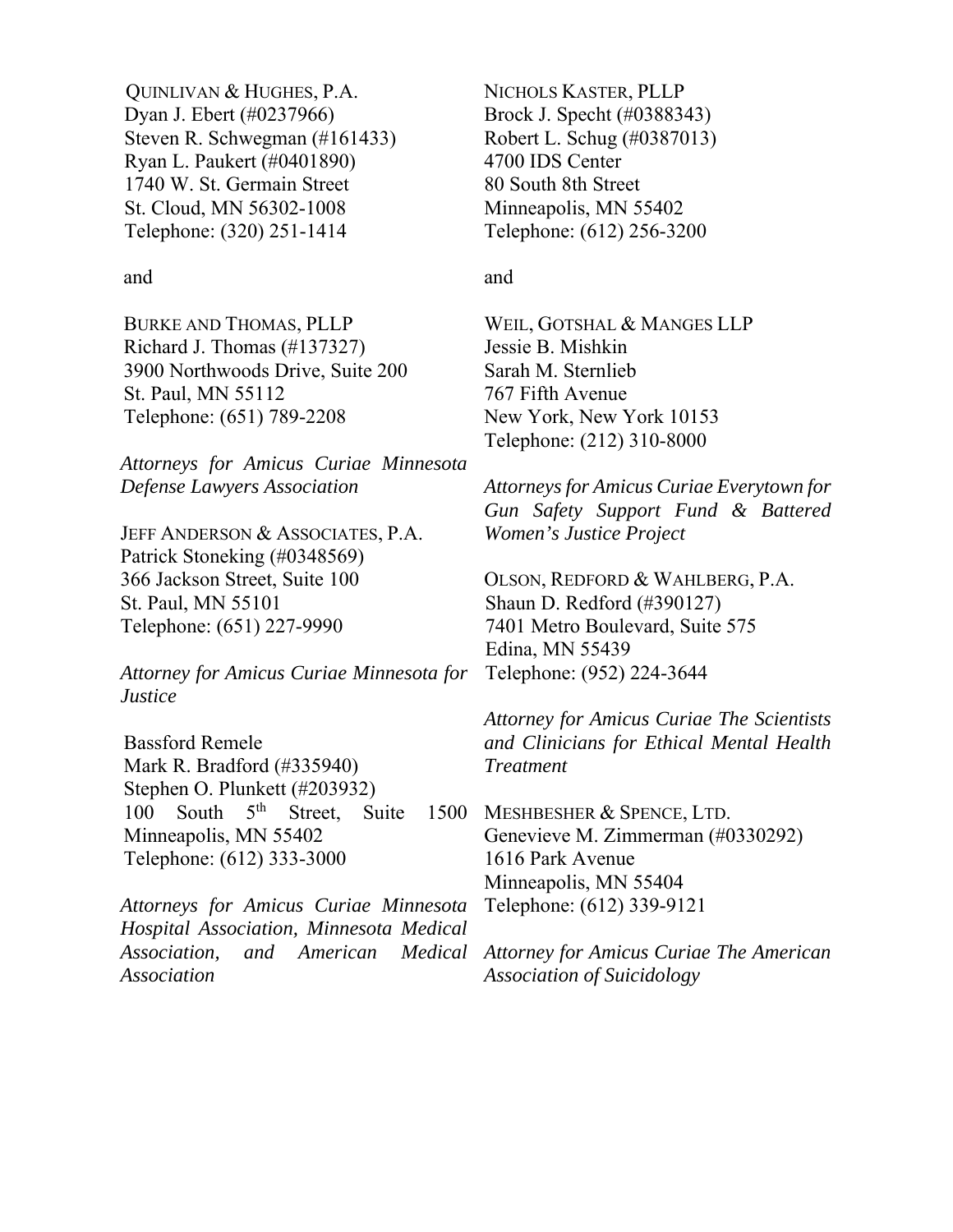SCHWEBEL, GOETZ & SIEBEN, P.A. Matthew J. Barber (#0397240) 80 South 8th Street, Suite Minneapolis, MN 55402-2246 Telephone: (612) 377-7777

*Attorney for Amicus Curiae Dr. Frederic G. Reamer and Dr. Ofer Zur* 

FALSANI, BALMER, PETERSON & BALMER James W. Balmer (#4376) 1200 Alworth Building 306 W. Superior Street Duluth, MN 55802-1800 Telephone: (218) 723-1990

*Attorney for Amicus Curiae David Healy, M.D., DataBasedMedicine, WoodyMatters and Kim Witczak* 

KUBACKI LAW PLLC Christopher Kubacki (#0400520) 11437 1st Street East Treasure Island, FL 33706 Telephone: (813) 434-0176

*Attorney for Amicus Curiae Brady United Against Gun Violence*

MADEL PA Christopher W. Madel (#230297) 5120 Matthew J.M. Pelikan (#393065) 800 Pence Building 800 Hennepin Avenue Minneapolis, MN 55402 Telephone: (612) 605-0630

> *Attorneys for Scholars Regarding Mental Health Care and Harm to Family and Community*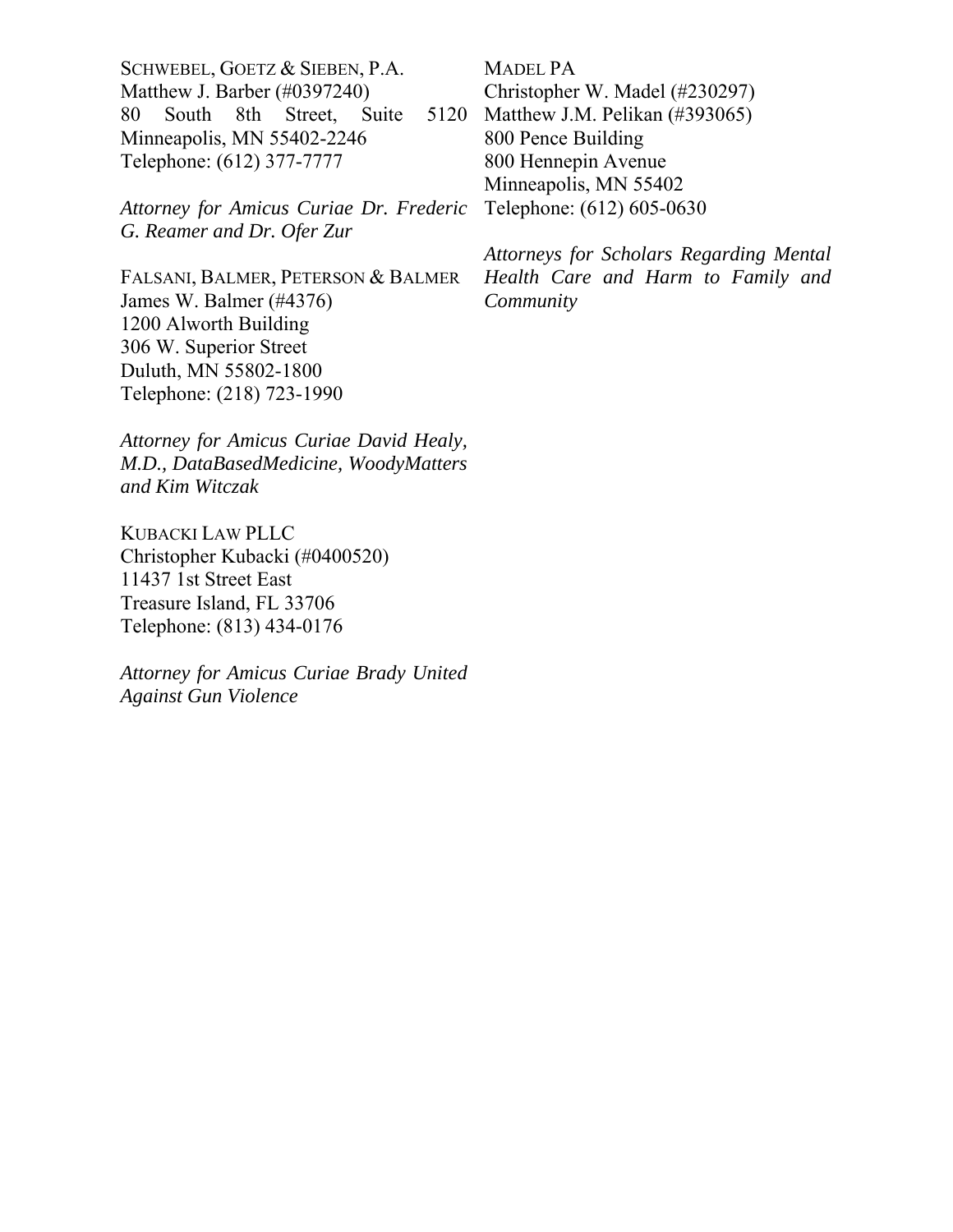# **TABLE OF CONTENTS**

| $\mathbf{I}$ . |                                                                  |                                                                                                                                                        |  |  |  |  |  |  |
|----------------|------------------------------------------------------------------|--------------------------------------------------------------------------------------------------------------------------------------------------------|--|--|--|--|--|--|
|                | Interest and Identity of Everytown for Gun Safety Support Fund 1 |                                                                                                                                                        |  |  |  |  |  |  |
|                | <b>B.</b>                                                        |                                                                                                                                                        |  |  |  |  |  |  |
| II.            |                                                                  |                                                                                                                                                        |  |  |  |  |  |  |
|                |                                                                  |                                                                                                                                                        |  |  |  |  |  |  |
| III.           |                                                                  | VIOLENCE AND GUN VIOLENCE CAN BE<br><b>DOMESTIC</b>                                                                                                    |  |  |  |  |  |  |
|                | A <sub>1</sub>                                                   | It Is Foreseeable That Domestic Violence Will Become Deadly When                                                                                       |  |  |  |  |  |  |
|                | <b>B.</b>                                                        | Stories Of Survivors Exemplify How Access To Firearms Makes Acts                                                                                       |  |  |  |  |  |  |
|                |                                                                  | $\mathbf{1}$ .                                                                                                                                         |  |  |  |  |  |  |
|                |                                                                  | 2.                                                                                                                                                     |  |  |  |  |  |  |
|                |                                                                  | 3.                                                                                                                                                     |  |  |  |  |  |  |
| IV.            |                                                                  | HEALTHCARE PROVIDERS CAN AND SHOULD ASK ABOUT<br>PATIENTS' ACCESS TO FIREARMS WHERE THERE ARE SIGNS<br>THAT A PATIENT MAY BE A PERPETRATOR OF DOMESTIC |  |  |  |  |  |  |
|                | A <sub>1</sub>                                                   | Mental Health Practitioners Owe A Duty Of Care To Those For                                                                                            |  |  |  |  |  |  |
|                | B.                                                               | Reasonable Mental Healthcare Should Include Screening For<br>Firearms Access When Patients Present A Critical Mass of Risk                             |  |  |  |  |  |  |
|                |                                                                  |                                                                                                                                                        |  |  |  |  |  |  |
|                |                                                                  |                                                                                                                                                        |  |  |  |  |  |  |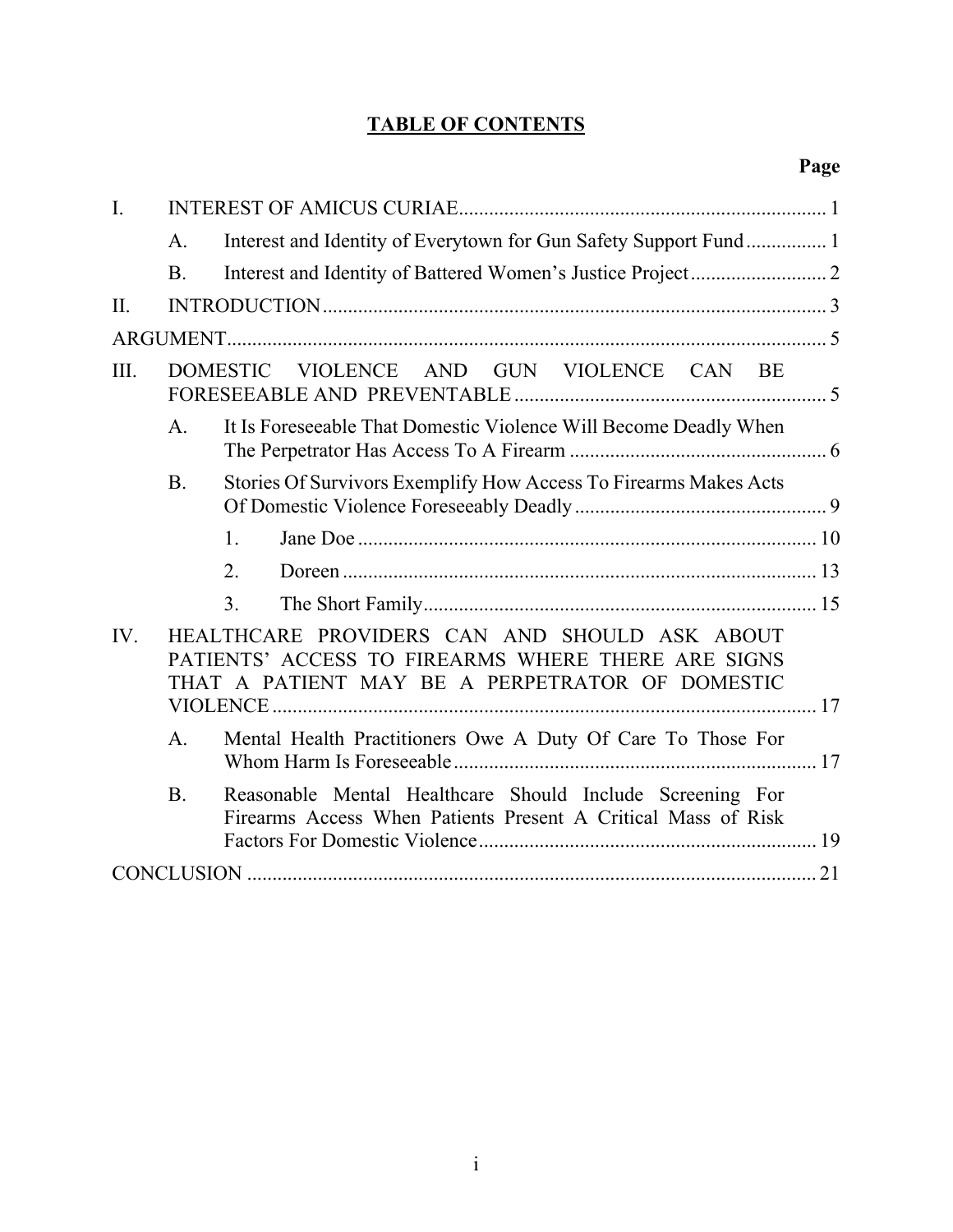# **TABLE OF AUTHORITIES**

## **Cases**

| Becker v. Mayo Found.,                                                                                                                     |
|--------------------------------------------------------------------------------------------------------------------------------------------|
| Easterday v. Vill. of Deerfield, Ill.,                                                                                                     |
| Erickson v. Curtis Inv. Co.,                                                                                                               |
| Jones v. Becerra,                                                                                                                          |
| Love v. State of Fla.,                                                                                                                     |
| Molloy v. Meier,                                                                                                                           |
| Skillings v. Allen,                                                                                                                        |
| W. Va. Coal. Against Domestic Violence, Inc. v. Morrisey,                                                                                  |
| Warren v. Dinter,                                                                                                                          |
| <b>Other Authorities</b>                                                                                                                   |
| Jacquelyn C. Campbell et al., Risk Factors for Femicide in Abusive Relationships:<br>a Multisite Case Control<br>Results<br>From<br>Study, |
| <i>Prevention:</i><br>Risk and Protective Factors for Perpetration,<br>Violence                                                            |
| Polly Cheng and Peter Jaffe, Examining Depression Among Perpetrators of                                                                    |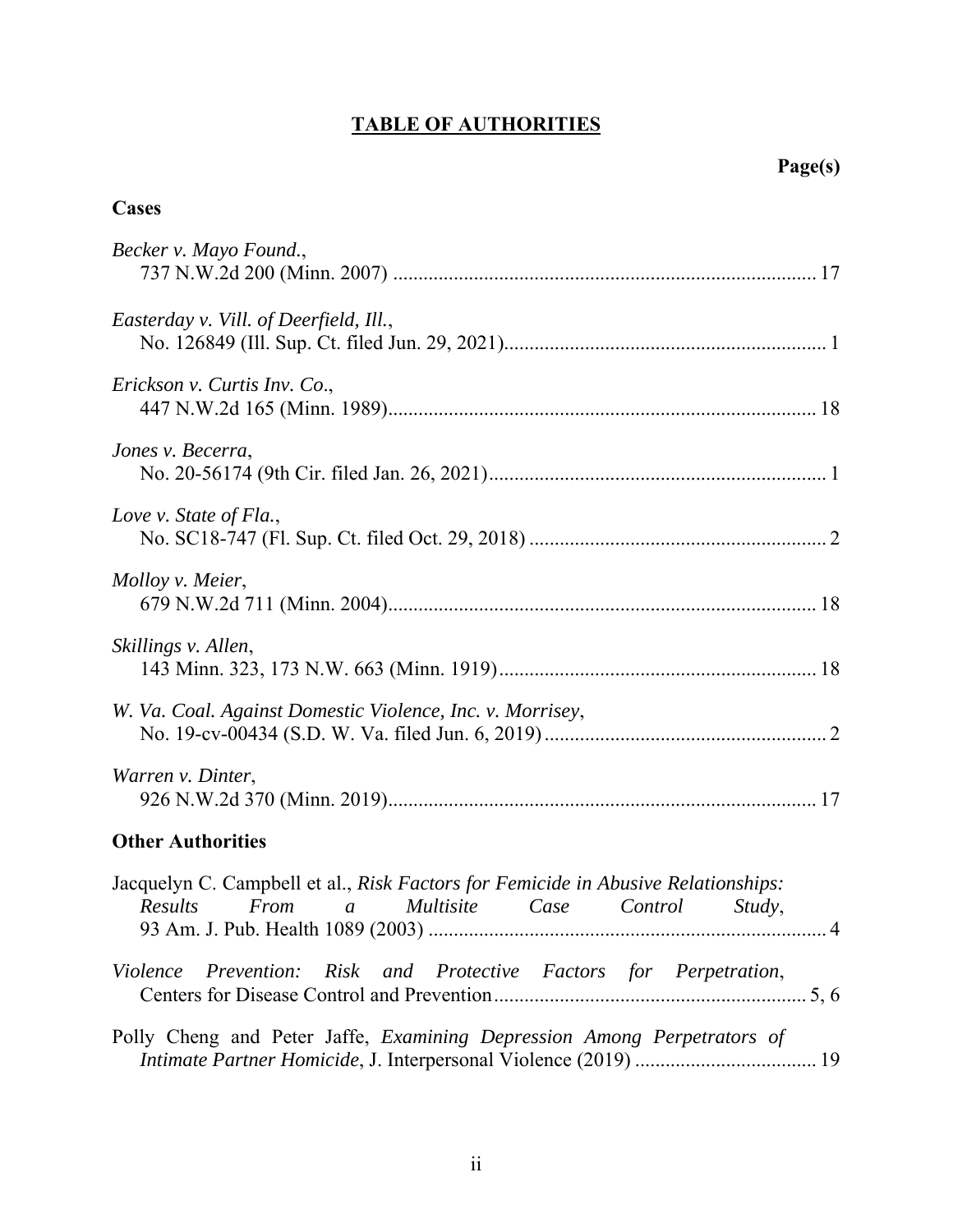|          |           | Liz Collin, Lake Minnetonka Murder-Suicide Still Weighs Heavy on Small Town                                                                                          |          |                  |
|----------|-----------|----------------------------------------------------------------------------------------------------------------------------------------------------------------------|----------|------------------|
|          |           | Guns and Violence Against Women: America's Uniquely Lethal Intimate Partner<br>Violence Problem, Everytown for Gun Safety Support Fund (Apr. 27, 2021)  3, 7         |          |                  |
|          |           | Lily Gleicher, Understanding Intimate Partner Violence: Definitions and Risk<br>Factors, Illinois Criminal Justice Information Authority (Feb. 5, 2021)  5, 6        |          |                  |
|          |           | Hearing on Gun Control Legislation before the Joint Comm. on Pub. Safety &<br>Homeland Security, 2013 Leg., 188th Sess. (Mass. 2013) (David Adams, Co-               |          |                  |
| Martin   |           | R. Huecker, Domestic                                                                                                                                                 |          | <i>Violence,</i> |
|          |           | Supplementary Homicide Reports, 1976-2019, Jacob Kaplan concatenated files,<br>Inter-university Consortium for Political and Social Research [distributor]           |          |                  |
|          |           | Aaron K. Kivisto & Megan Porter, Firearm Use Increases Risk of Multiple Victims<br>in Domestic Homicides, 48 J. Am. Acad. Psychiatry and L. 26 (2020)  8             |          |                  |
|          |           | James L. Knoll & Susan Hatters-Friedman, The Homicide-Suicide Phenomenon:                                                                                            |          |                  |
|          |           | Mass Shootings in America: Twelve Years of Mass Shootings in the United States,                                                                                      |          |                  |
|          |           | Judith M. McFarlane et al., Stalking and Intimate Partner Femicide, 3 Homicide                                                                                       |          |                  |
| American | Roulette: | Murder-Suicide in the United States,                                                                                                                                 |          |                  |
|          |           | April M. Zeoli et al., Analysis of the Strength of Legal Firearms Restrictions for<br>Perpetrators of Domestic Violence and Their Associations with Intimate Partner |          |                  |
| as       | Domestic  | April M. Zeoli, Multiple Victim Homicides, Mass Murders, and Homicide-Suicides                                                                                       | Violence | Events,          |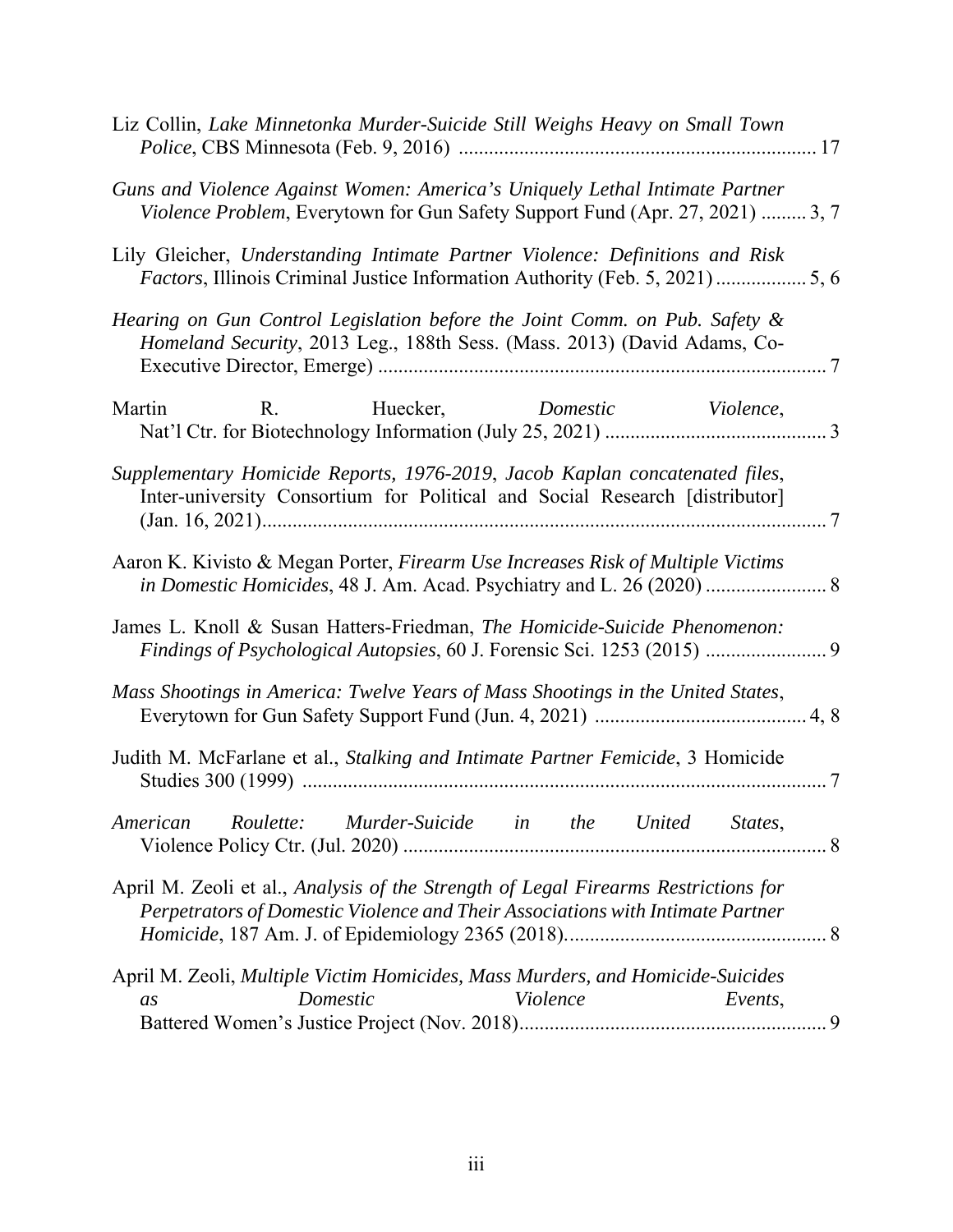#### **I. INTEREST OF AMICUS CURIAE1**

#### *A. Interest and Identity of Everytown for Gun Safety Support Fund*

Everytown for Gun Safety Support Fund is the education, research, and litigation arm of Everytown for Gun Safety ("Everytown"), the nation's largest gun violence prevention organization. Everytown has nearly six million supporters across all 50 states, including over 200,000 in Minnesota. Everytown was founded in 2014 as the combined effort of Mayors Against Illegal Guns, a national, bipartisan coalition of mayors combating illegals guns and gun trafficking, and Moms Demand Action for Gun Sense in America, an organization formed after the murders of twenty children and six adults at an elementary school in Newtown, Connecticut. Mayors of twenty-three cities in Minnesota are members of Mayors Against Illegal Guns.

Everytown also includes a large network of gun violence survivors who are empowered to share their stories and advocate for responsible gun laws.

Everytown's mission includes filing amicus briefs that provide context and doctrinal analysis that might otherwise be overlooked in a broad swath of cases concerning issues of gun violence. *E.g.*, *Jones v. Becerra*, No. 20-56174 (9th Cir. filed Jan. 26, 2021) (Second Amendment challenge to California law prohibiting sale of firearms to individuals under 21); *Easterday v. Vill. of Deerfield, Ill.*, No. 126849 (Ill. Sup. Ct. filed Jun. 29, 2021) (state

<sup>&</sup>lt;sup>1</sup> Pursuant to Minn. R. Civ. App. P. 129.03, the undersigned certify that they authored this brief in its entirety. No person or entity, other than Everytown for Gun Safety Support Fund, Battered Women's Justice Project, and the undersigned's law firms, made any monetary contribution to the preparation or submission of this brief.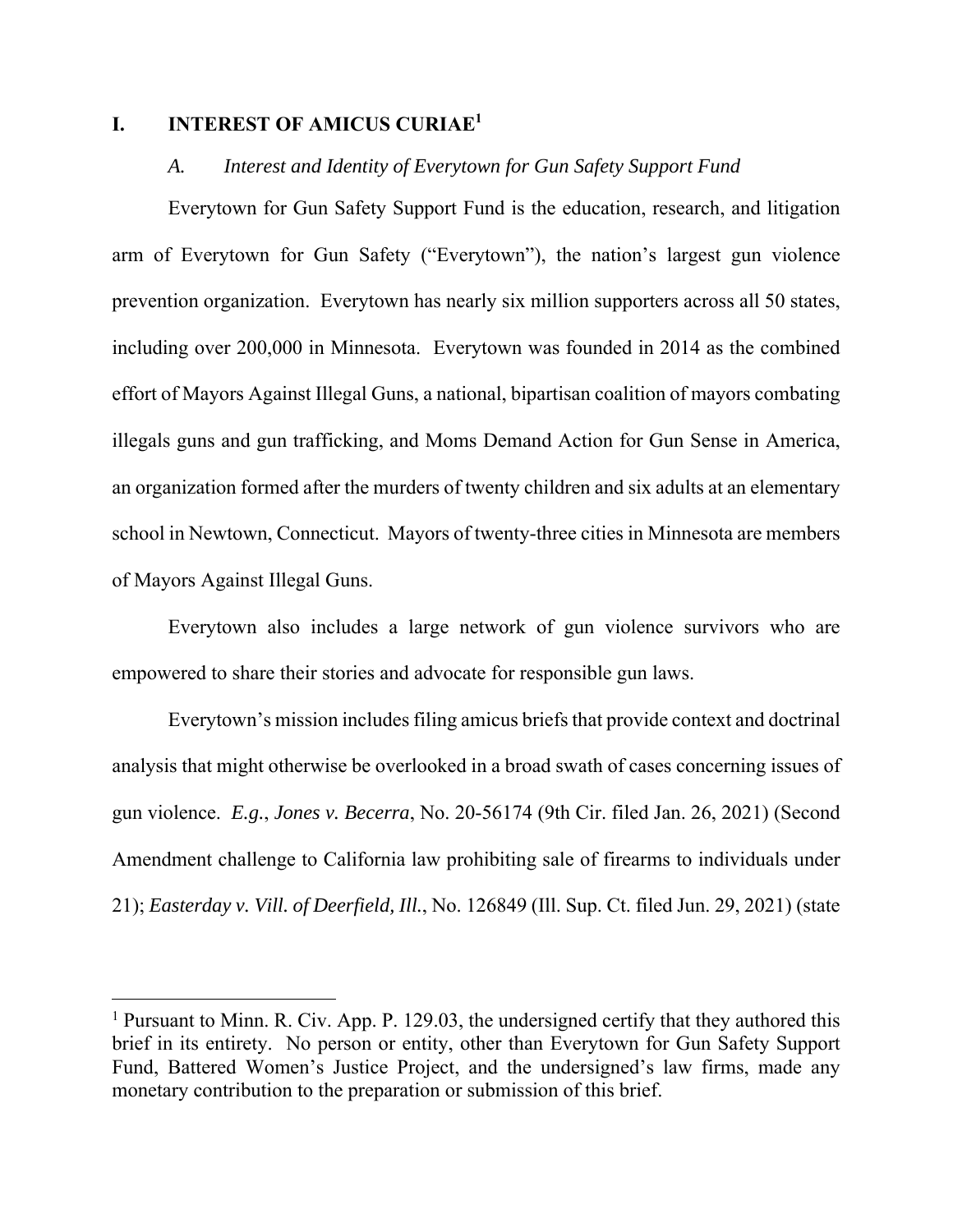preemption of local firearms law); *Love v. State of Fla.*, No. SC18-747 (Fl. Sup. Ct. filed Oct. 29, 2018) (challenging the constitutionality of Florida's "stand your ground" law).

Everytown also works to prevent domestic violence, including by advocating for state and federal legislation that protects victims of domestic violence (including closing loopholes in the federal background check laws for purchasing guns), and publishing research and reports on domestic violence and firearms. To that end, Everytown has brought litigation seeking to invalidate a law requiring businesses, including domestic violence shelters, to allow guns in their parking lots. *W. Va. Coal. Against Domestic Violence, Inc. v. Morrisey*, No. 19-cv-00434 (S.D. W. Va. filed Jun. 6, 2019).

#### *B. Interest and Identity of Battered Women's Justice Project*

Battered Women's Justice Project ("BWJP") has a public interest. Battered Women's Justice Project (BWJP) serves as a national resource center on the civil and criminal legal responses to gender-based violence and promotes systemic change within these systems to create an effective and just response to victims, perpetrators, as well as the children exposed to gender-based violence. BWJP provides resources and training to advocates, victims, legal system personnel, policymakers, and others engaged in the justice system response to gender-based violence.

BWJP's National Center on Full Faith and Credit supports the implementation of the Full Faith and Credit provision of the federal Violence Against Women Act, the effective enforcement of protection orders, protection-order related issues, and to address legislation on firearms prohibitions related to domestic violence. BWJP's National Resource Center on Domestic Violence and Firearms provides technical assistance and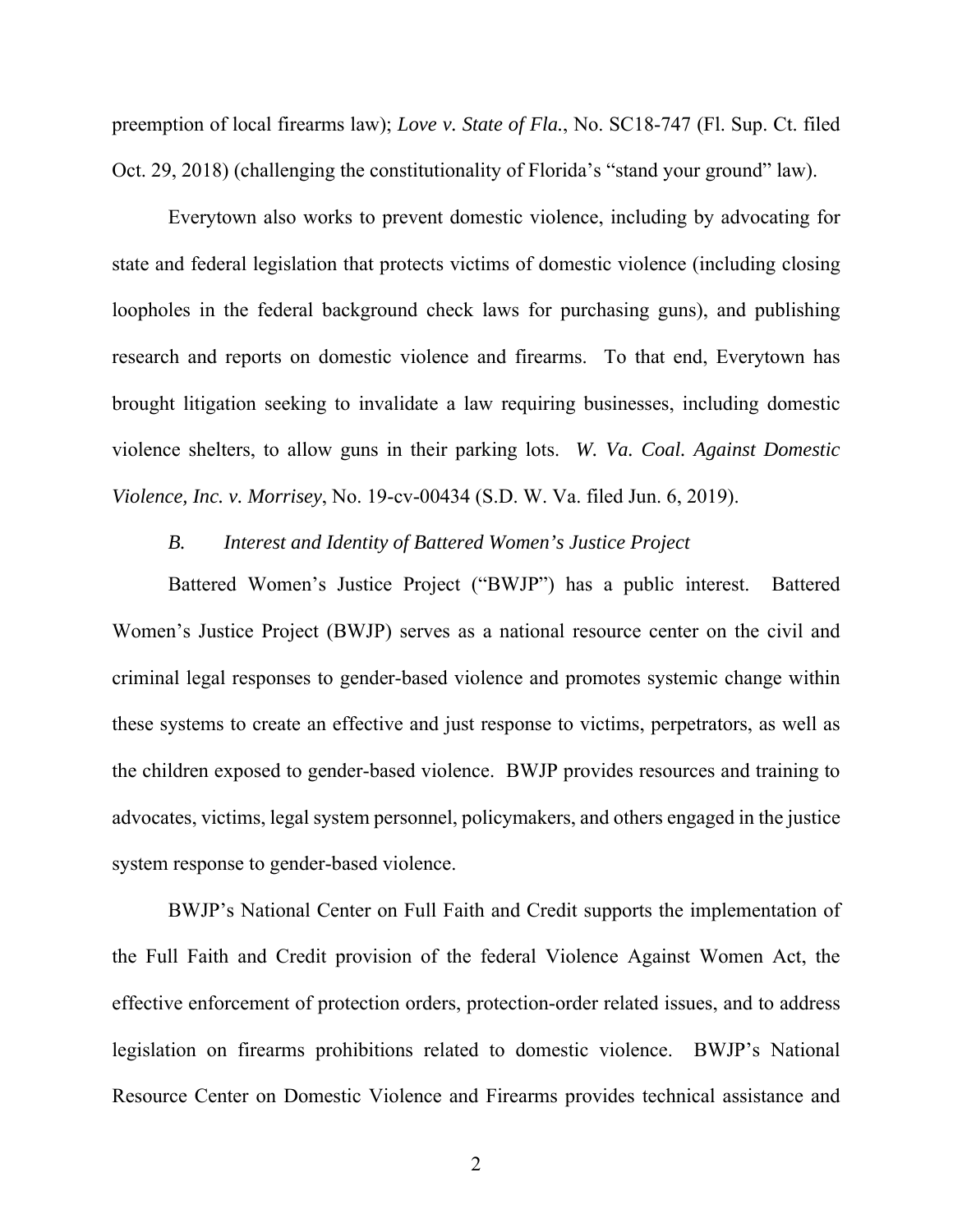training on the development and implementation of domestic violence related firearms prohibitions, and a unified voice on issues surrounding domestic violence and firearms. BWJP is an affiliated member of the Domestic Violence Resource Network, a group of national resource centers primarily funded by the U.S. Department of Health and Human Services since 1993. BWJP also serves as a designated technical assistance provider for the Office on Violence Against Women.

#### **II. INTRODUCTION**

This appeal is before the Court because of an act of domestic violence, made lethal by the presence of guns. An understanding of the interconnected epidemics of domestic violence and gun violence should be integral to any discussion of this case.

Domestic violence<sup>2</sup> is devastatingly common: it affects millions of people in the United States each year and occurs in all communities.<sup>3</sup> Risk factors for the perpetration of domestic violence, such as alcohol and drug use, depression, poor impulse control, isolation, and strict gender roles, do not discriminate among demographics or socio-

<sup>&</sup>lt;sup>2</sup> "Domestic violence" and "intimate partner violence" are both terms used to describe abuse perpetrated within intimate relationships and other close family or household relationships. Some researchers, service providers, and other stakeholders use the terms interchangeably. Others use the terms in slightly different ways, depending on the scope of the abuse. *See Guns and Violence Against Women: America's Uniquely Lethal Intimate Partner Violence Problem*, Everytown for Gun Safety Support Fund (Apr. 27, 2021), https://everytownresearch.org/report/guns-and-violence-against-women-americasuniquely-lethal-intimate-partner-violence-problem/. For purposes of this brief, Amici use the term "domestic violence" inclusively to cover all abuse perpetrated within intimate partner, close family, and household relationships.

<sup>&</sup>lt;sup>3</sup> Martin R. Huecker, *Domestic Violence*, Nat'l Ctr. for Biotechnology Information (July 25, 2021), https://www.ncbi.nlm.nih.gov/books/NBK499891/.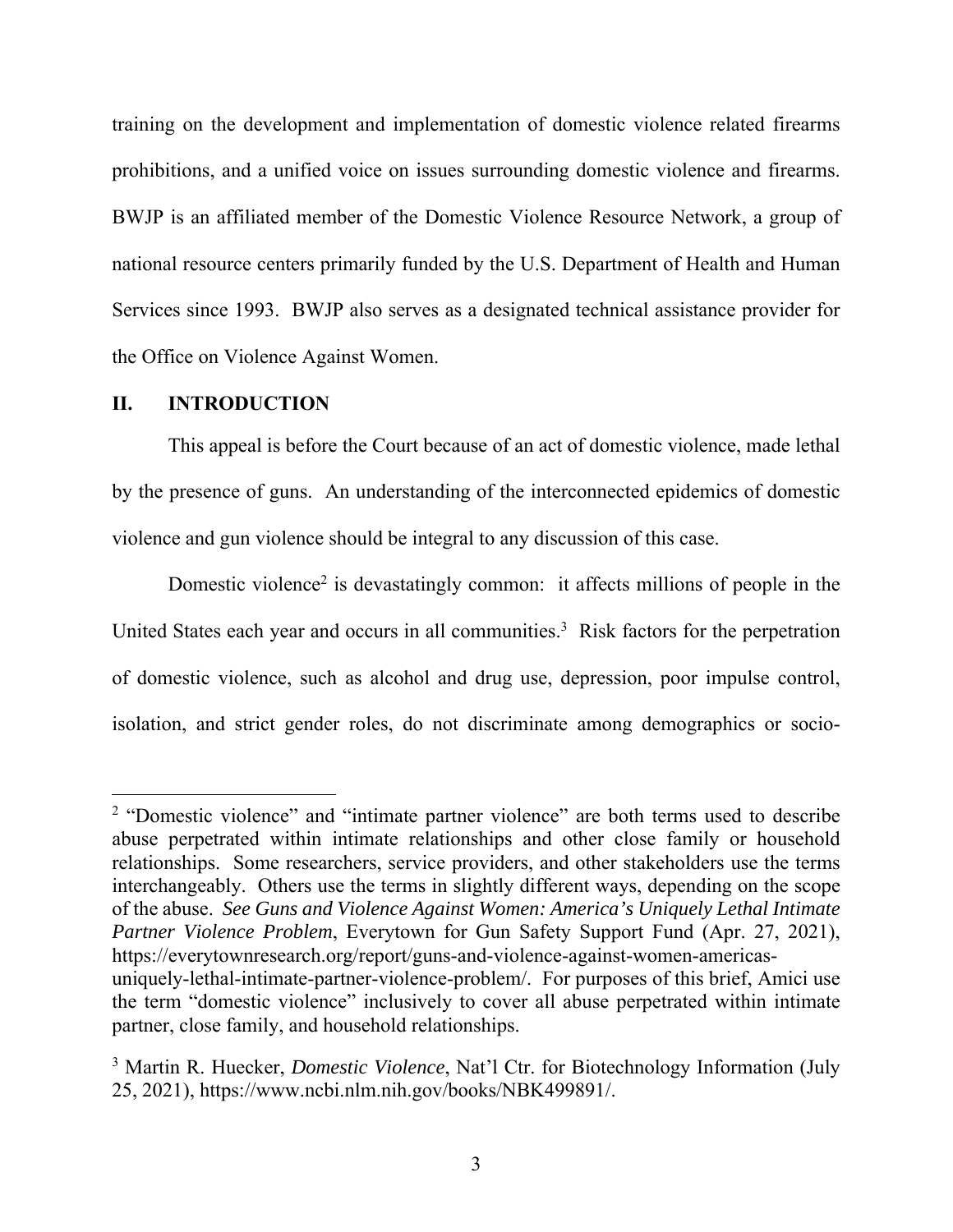economic levels. And, the presence of a firearm in domestic violence scenarios is a further risk factor that greatly increases the likelihood that domestic violence will turn deadly.

The statistics are staggering: a domestic abuser's access to a gun makes it five times more likely that his female partner will be killed.<sup>4</sup> According to a recent study published by amicus Everytown, at least 53 percent of mass shootings between 2009 and 2020 involved a perpetrator shooting a current or former intimate partner or a family member, and nearly 3 in 4 children and teens killed in mass shootings died in a domestic violencerelated incident.<sup>5</sup> The story of the Short family, and the stories of other survivors of domestic gun violence shared herein, bring these statistics into sharp focus while also shedding light on the human costs and suffering that flows from gun violence in domestic settings.

The prevalence of domestic violence, however, does not mean that preventative steps cannot be taken. These statistics and stories make clear that fatalities at the hands of domestic violence perpetrators can be foreseeable. Indeed, some of the most important risk factors for domestic violence, including depression and other mental health crises, antisocial personality traits, and substance abuse, can put potential perpetrators directly in the hands of healthcare professionals who have the opportunity to help prevent future

4

<sup>4</sup> Jacquelyn C. Campbell et al., *Risk Factors for Femicide in Abusive Relationships: Results From a Multisite Case Control Study*, 93 Am. J. Pub. Health 1089 (2003).

<sup>5</sup> *Mass Shootings in America: Twelve Years of Mass Shootings in the United States*, Everytown for Gun Safety Support Fund (Jun. 4, 2021), https://everytownresearch.org/maps/mass-shootings-in-america-2009-2019/.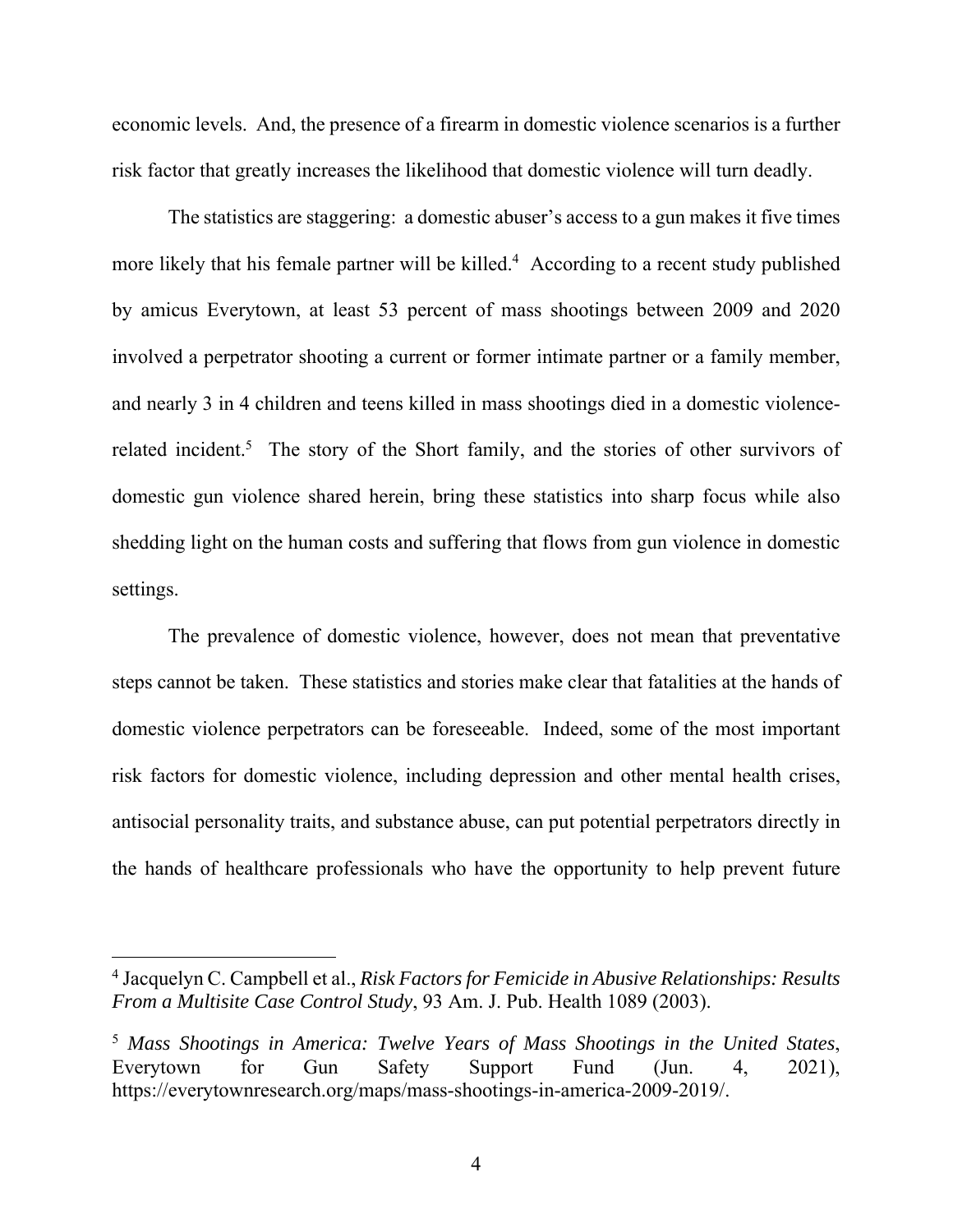violence.<sup>6</sup> Healthcare practitioners owe a duty of care to those for whom harm is foreseeable, and as explained in further detail below, the presence of a critical mass of risk factors and access to a gun can make harm from domestic violence foreseeable. In particular, when a patient exhibits a cluster of risk factors that a reasonable mental healthcare practitioner would recognize as indicating that the patient is at risk of perpetrating domestic violence, the practitioner should ask about access to guns and, if appropriate, develop a safety plan with that patient.

Everytown and BWJP respectfully submit that this Court should uphold the decision and order of the Court of Appeals and find that the issue of whether harm to the Short family was foreseeable was properly a question for a jury.

#### **ARGUMENT**

#### **III. DOMESTIC VIOLENCE AND GUN VIOLENCE CAN BE FORESEEABLE AND PREVENTABLE**

Domestic violence can be difficult for family and friends to detect. It generally occurs behind closed doors, and part of the cycle of this violence is that abusers exercise coercive control that prevents victims from disclosing the abuse. But, this dynamic does *not* mean that acts of domestic violence are unforeseeable. Rather, there are well-

<sup>6</sup> *See Violence Prevention: Risk and Protective Factors for Perpetration*, Centers for Disease Control and Prevention, https://www.cdc.gov/violenceprevention/intimatepartnerviolence/riskprotectivefactors.ht ml (last visited Sep. 23, 2021).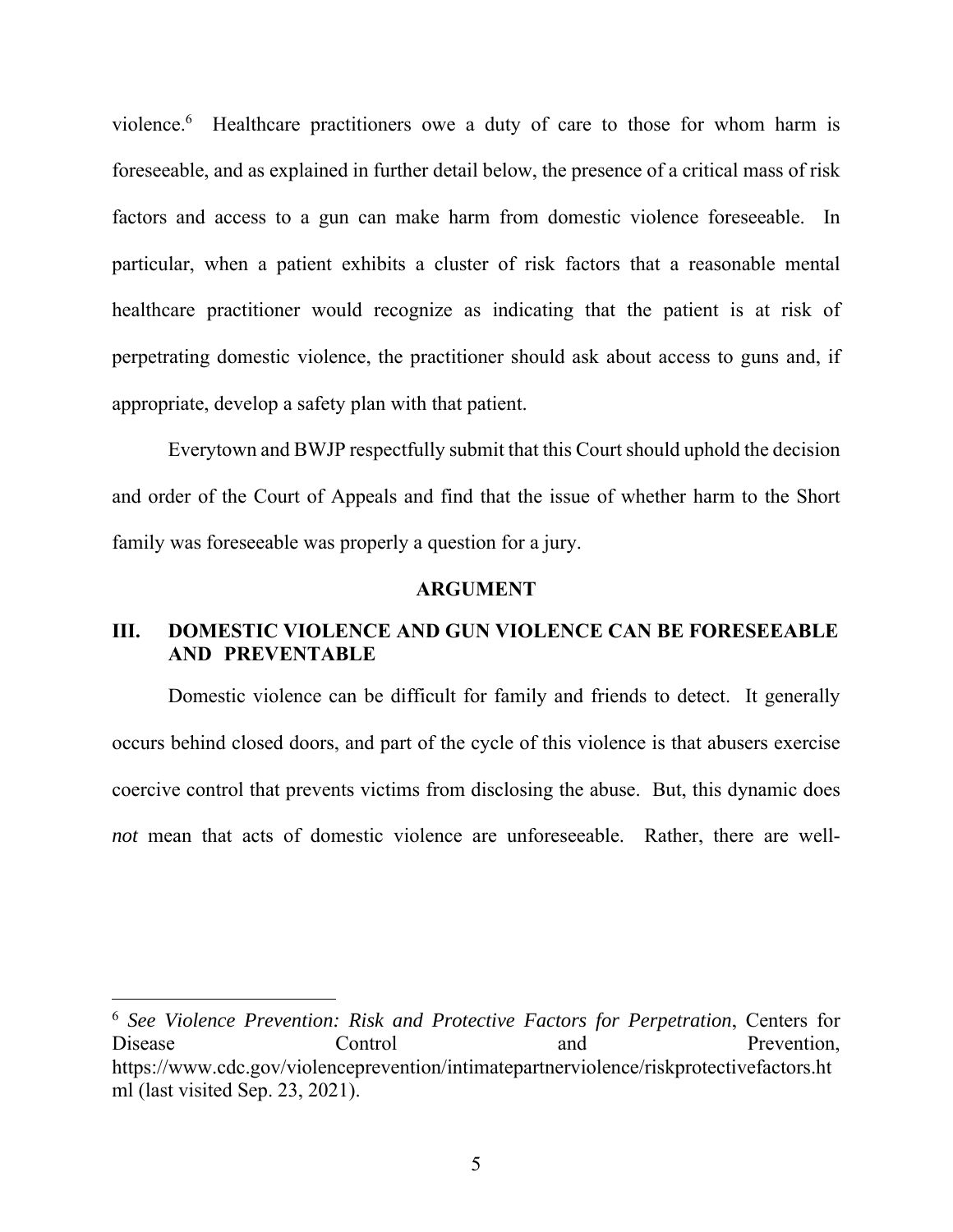established risk factors for domestic violence.<sup>7</sup>

These factors include, *inter alia*, an abuser's low self-esteem, poor behavioral control/impulsiveness, isolation, depression, generalized anxiety, antisocial behavior, desire for power and control in relationships, mood instability, adverse childhood experiences such as being a victim of abuse or witnessing domestic violence, economic stress, and traditional gender attitudes and gender inequality.<sup>8</sup> Other risk factors at the relationship level also make domestic violence more likely. These include marital conflict, marital instability, association with antisocial/aggressive peers, unhealthy family relationships and interactions, one partner's dominance and control, and economic stress.<sup>9</sup> One factor, however, plays an outsize role in turning domestic violence from dangerous to deadly: access to a gun.

### *A. It Is Foreseeable That Domestic Violence Will Become Deadly When The Perpetrator Has Access To A Firearm*

Most lethal domestic violence does not occur out of the blue, but is instead the end result of escalating non-lethal abuse. And, non-lethal domestic violence is far more likely to become lethal when the perpetrator has access to a firearm than when he does not.

<sup>7</sup> *E.g.*, *Violence Prevention*, Centers for Disease Control and Prevention, *supra* n.6; Lily Gleicher, *Understanding Intimate Partner Violence: Definitions and Risk Factors*, Illinois Criminal Justice Information Authority (Feb. 5, 2021), https://icjia.illinois.gov/researchhub/articles/understanding-intimate-partner-violencedefinitions-and-risk-factors.

<sup>8</sup> *Violence Prevention*, Centers for Disease Control and Prevention, *supra* n.6; *see also*  Gleicher, *Understanding Intimate Partner Violence*, *supra* n.6.

<sup>9</sup> *Id.*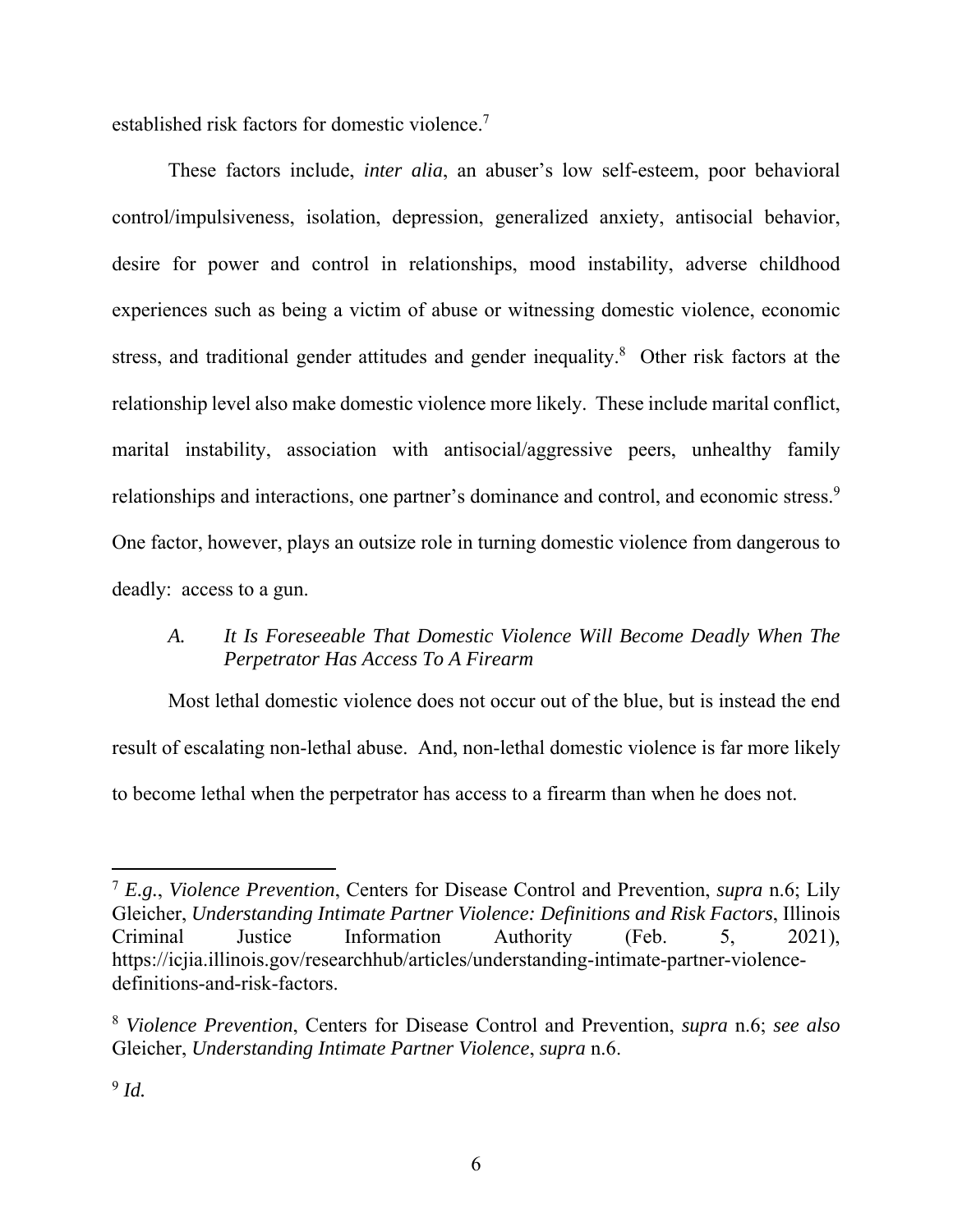Four and a half million women have reported being threatened with a gun by an intimate partner, and almost one million women have survived being shot or shot at by an intimate partner.10 An average of 57 women are shot and killed by an intimate partner every month in the United States.<sup>11</sup> At least one study has found that over 65% of the women in the study killed in a domestic violence situation had experienced physical abuse by the perpetrator prior to the fatal event.<sup>12</sup> Tragically, the rate at which women are killed by violent partners with a firearm has accelerated in recent years, despite a reduction in intimate partner homicides of women involving other weapons.13 In one researcher's interviews with fourteen male perpetrators who had shot and killed their partners, eleven indicated that they would not have committed their murders if they had not had access to a  $g$ un.<sup>14</sup>

Firearm ownership and access specifically are associated with an increased risk of fatalities in a domestic violence situation. The states with the highest rate of firearm ownership have a 65% higher rate of domestic violence homicides than states with the

<sup>10</sup> *Guns and Violence Against Women*, Everytown for Gun Safety Support Fund, *supra* n.2.

<sup>11</sup> *Supplementary Homicide Reports, 1976-2019*, *Jacob Kaplan concatenated files*, Interuniversity Consortium for Political and Social Research [distributor] (Jan. 16, 2021), https://doi. org/10.3886/E100699V10.

<sup>12</sup> Judith M. McFarlane et al., *Stalking and Intimate Partner Femicide*, 3 Homicide Studies 300 (1999).

<sup>13</sup> *Guns and Violence Against Women*, Everytown for Gun Safety Support Fund, *supra* n.2.

<sup>14</sup> *Hearing on Gun Control Legislation before the Joint Comm. on Pub. Safety & Homeland Security*, 2013 Leg., 188th Sess. (Mass. 2013) (David Adams, Co-Executive Director, Emerge).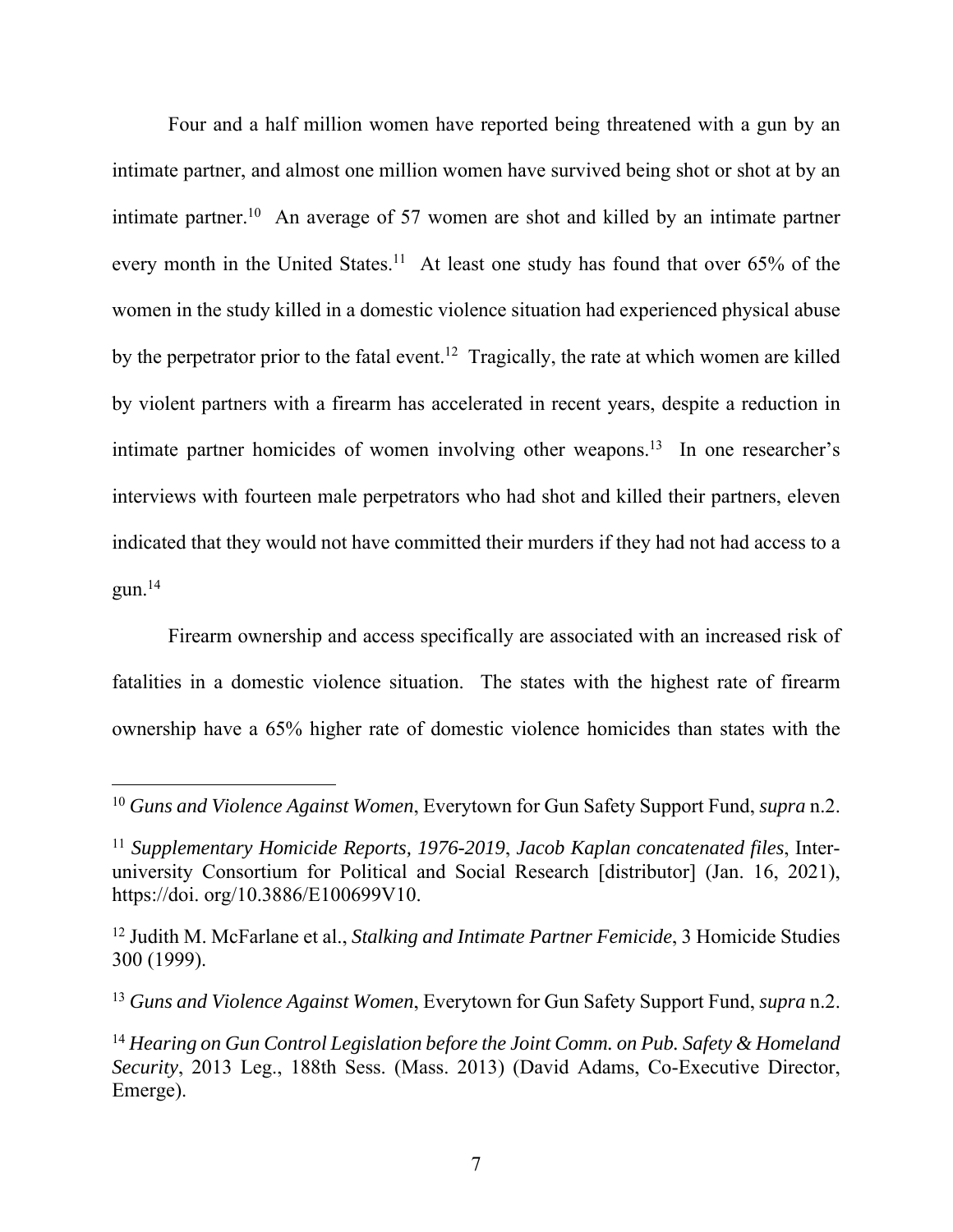lowest rates of gun ownership.<sup>15</sup> In contrast, in states that encourage or require abusers under a domestic violence restraining order to relinquish their firearms or otherwise restrict access to guns, the domestic violence firearm homicide rate is  $14-16\%$  lower.<sup>16</sup> At bottom, state laws restricting prior domestic violence perpetrators from accessing firearms "save lives." $^{17}$ 

Moreover, the use of firearms in domestic violence situations increases the risk that the abuse will result in multiple fatalities.<sup>18</sup> When a male perpetrator uses a gun in a domestic homicide, he is nearly twice as likely to kill at least one additional victim. *Id.* There is a correlation between multiple fatalities and domestic or family violence. Fiftythree percent of mass shootings between 2009 and 2020 were domestic-violence related.<sup>19</sup> Seventy-two percent of children and teens killed in mass shootings from 2009 to 2020 "died in an incident connected to intimate partner or family violence."<sup>20</sup> "The presence of

 $^{20}$  *Id.* 

<sup>15</sup> *Guns and Violence Against Women*, Everytown for Gun Safety Support Fund, *supra* n.2.

<sup>16</sup> April M. Zeoli et al., *Analysis of the Strength of Legal Firearms Restrictions for Perpetrators of Domestic Violence and Their Associations with Intimate Partner Homicide*, 187 Am. J. of Epidemiology 2365 (2018).

 $17$  *Id.* 

<sup>18</sup> Aaron K. Kivisto & Megan Porter, *Firearm Use Increases Risk of Multiple Victims in Domestic Homicides*, 48 J. Am. Acad. Psychiatry and L. 26 (2020), https://pubmed.ncbi.nlm.nih.gov/31753965/.

<sup>19</sup> *Mass Shootings in America*, Everytown for Gun Safety Support Fund.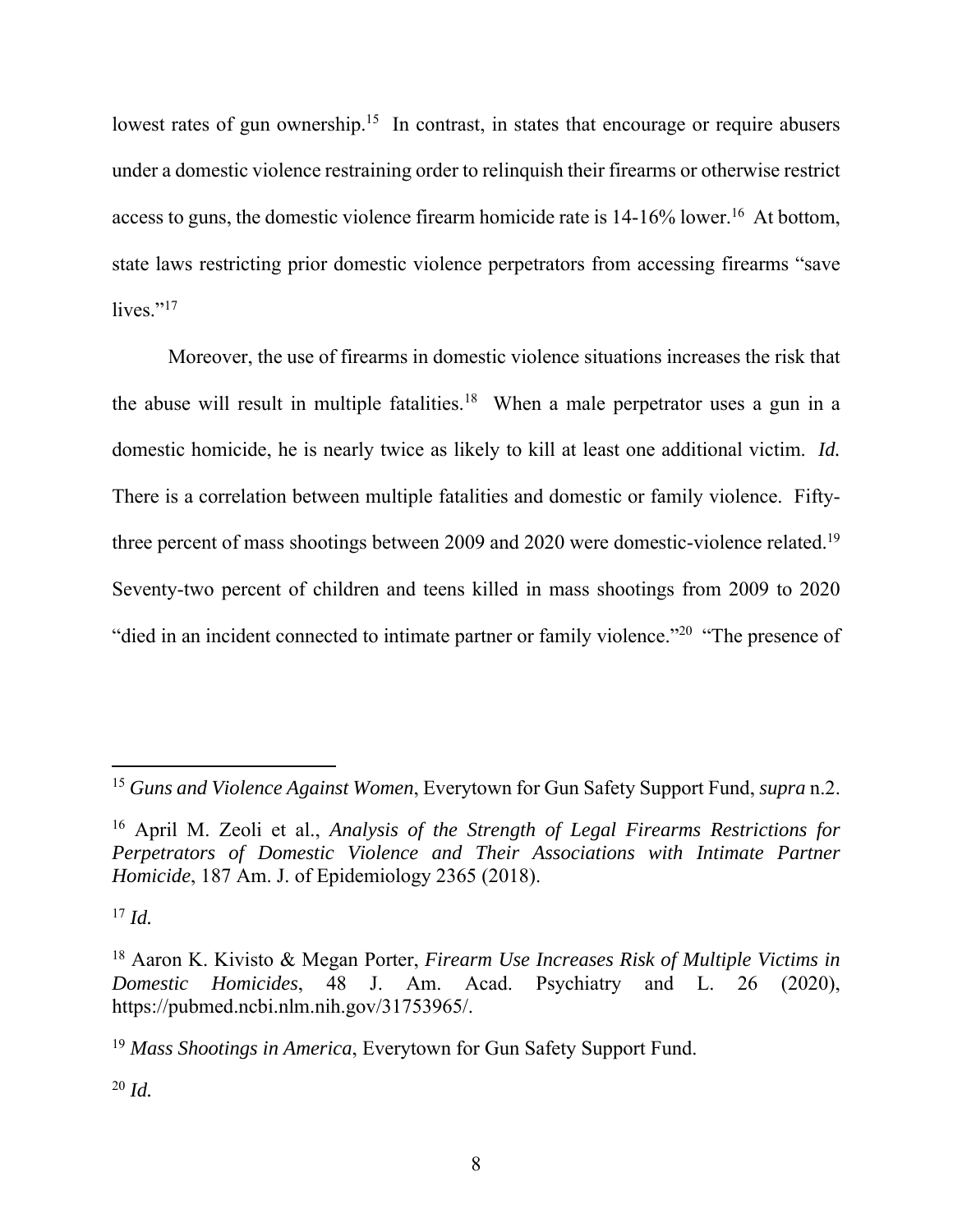a gun allows the offender to quickly and easily kill a greater number of victims."21 When a gun is used in a fatal domestic violence incident, the risk that suicide follows also increases.22

Additionally, in a recent study of intimate partner homicide-suicide incidents in Dallas, Texas, researchers found that almost 70% of the perpetrators showed signs of premeditation.23 In short, the well-established social science research regarding the risk factors and patterns of domestic violence undermines any claim that domestic violence is *per se* unforeseeable, and further establishes the likelihood that domestic violence will become lethal when a perpetrator has access to a gun.

### *B. Stories Of Survivors Exemplify How Access To Firearms Makes Acts Of Domestic Violence Foreseeably Deadly*

As described above, the twin epidemics of domestic violence and gun violence have a disproportionate and devastating impact on women and children. Many of those affiliated with Everytown and BWJP have been affected by abusers who turn guns on their own intimate partners and families. These survivors are particularly qualified to provide context

<sup>21</sup> *American Roulette: Murder-Suicide in the United States*, Violence Policy Ctr. 7 (Jul. 2020) https://vpc.org/studies/amroul2020.pdf.

<sup>22</sup> April M. Zeoli, *Multiple Victim Homicides, Mass Murders, and Homicide-Suicides as Domestic Violence Events*, Battered Women's Justice Project, 4 (Nov. 2018), https://www.preventdvgunviolence.org/multiple-killings-zeoli-updated-112918.pdf ("Two studies found that when intimate partner homicides were committed by men with guns, suicide followed in 46% to 56% of cases, but when it was committed by men without guns, suicide followed in only 7% to 13% of cases") (internal citations omitted).

<sup>23</sup> James L. Knoll & Susan Hatters-Friedman, *The Homicide-Suicide Phenomenon: Findings of Psychological Autopsies*, 60 J. Forensic Sci. 1253 (2015).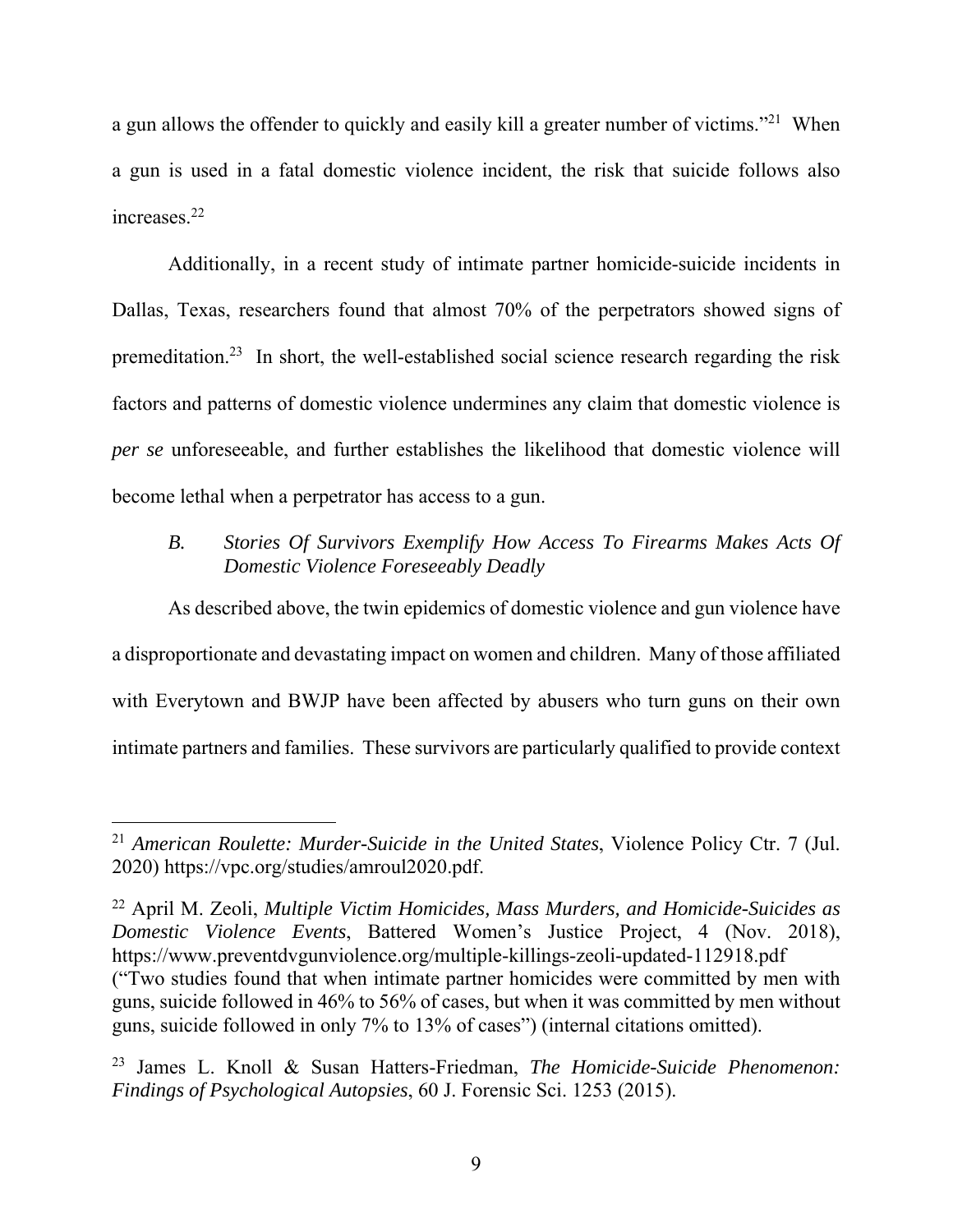and information the danger of foreseeable gun violence in the home. Two members of the Everytown Survivor Network have agreed to share their stories here to acquaint the Court with the lifelong effects that gun violence and domestic abuse have inflicted on them, and the important opportunities that mental health providers can have to disrupt the link between firearms access and foreseeable acts of domestic violence. The third story is that of Karen, Cole, Madison, and Brooklyn Short.

#### *1. Jane Doe*<sup>24</sup>

Jane Doe became a survivor of domestic violence in 1993, when her sister Lucy's husband killed Lucy with a gun in their home. After the murder, Jane learned that her sister's death was the result of ongoing, escalating abuse that Lucy's husband had been committing against her and her children, including at gunpoint.

Jane and Lucy were always close, not just with one another, but with the rest of their large, loving family. Lucy was a warm, quiet soul who lit up the room and left lasting impressions on everyone she met. Nick was one of those people. Nick and Lucy were high school sweethearts who reconnected after relationships and children with other people, eventually married, and added another daughter to their family.

At some point during Lucy and Nick's marriage, Jane noticed a shift. Lucy, so close with her family, stopped coming around often, and had to call Nick to check in when she did. Lucy sometimes seemed afraid. Nick was controlling and often stressed. He did not want Lucy to work outside the home, so she quit her job, and then slowly stopped doing

<sup>&</sup>lt;sup>24</sup> For safety reasons, Jane Doe's story uses pseudonyms.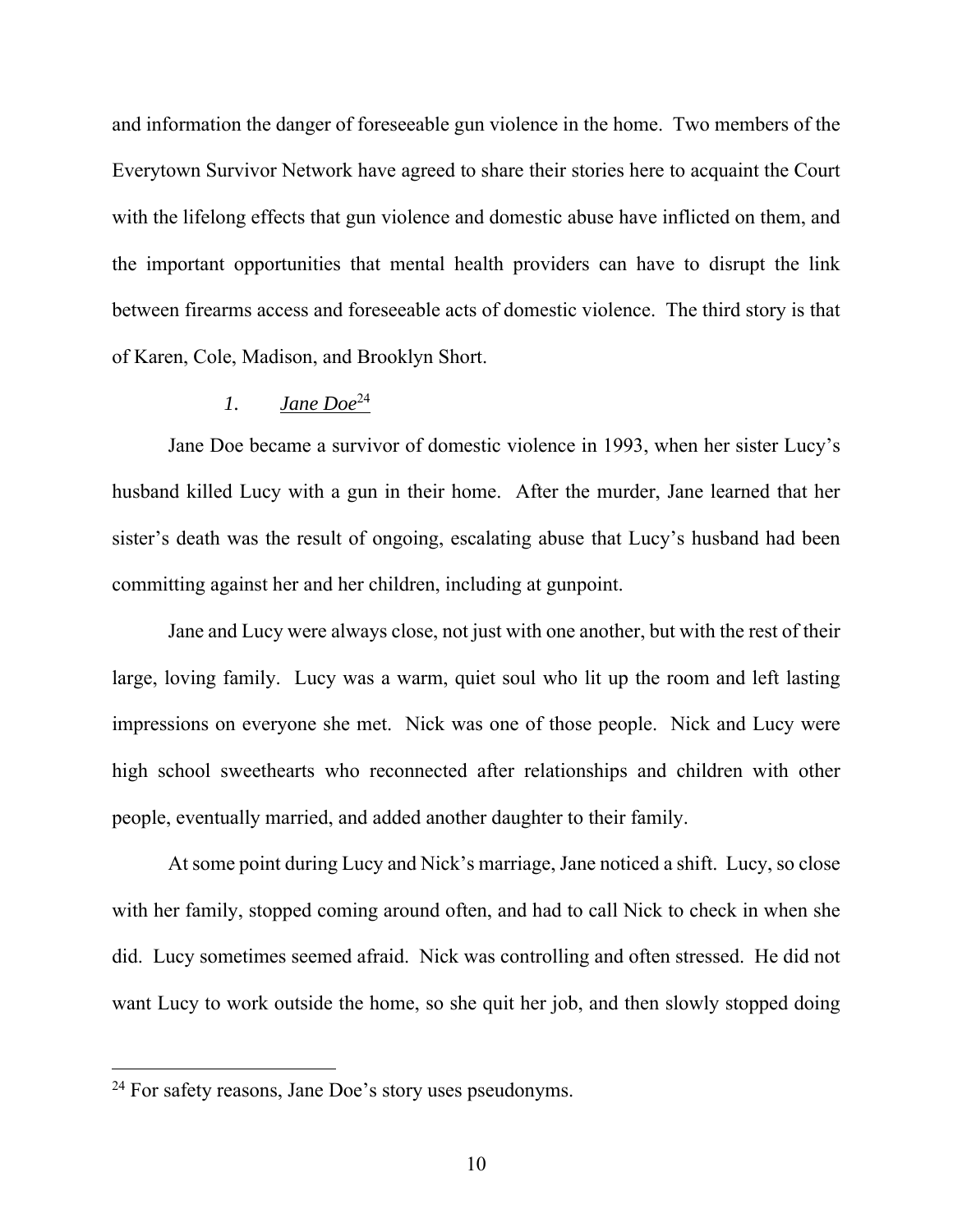other things she loved, such as attending school and going to church. Jane also recalls that Nick attended therapy, and dealt with anger and abandonment issues.

At the time, Jane did not know these and other changes in her sister's life were warning signs of domestic violence, and Lucy never expressly told Jane that she and the children were experiencing abuse. Still, one day she called Jane to ask that "if anything happened," Jane would take care of her girls. Jane said "of course," but did not understand then the veiled warning behind the request.

During this time, it became hard for the sisters to have time alone, so Jane and Lucy instituted weekly Sunday night movie dates, where they would watch a movie together and chat on the phone after Lucy had put her daughters to bed. One summer night while Lucy and Jane were on the phone having one of their movie nights, Lucy said, "I hear something. I'm going to call you back." It was the last time Jane would ever hear her sister's voice.

Around 3 a.m., Nick began calling Jane's family to say that Lucy was missing, but they knew Lucy would never go out at night and leave her daughters home alone. The police found Lucy's body locked in a storage bin at her apartment building. She had been shot four times, stabbed, and subject to blunt force trauma. Her daughters were found locked in their apartment closet – Nick had threatened to kill them too if they revealed what had happened. They were 8 and 3 years old.

Jane and her family later learned that Lucy had worked up the courage to ask Nick to leave; he told her that if he could not have her, no one could. He premeditated her killing and took several steps to cover it up. They later learned that Nick had also sexually assaulted Lucy's 8-year-old daughter (his stepdaughter), brutally beaten Lucy on multiple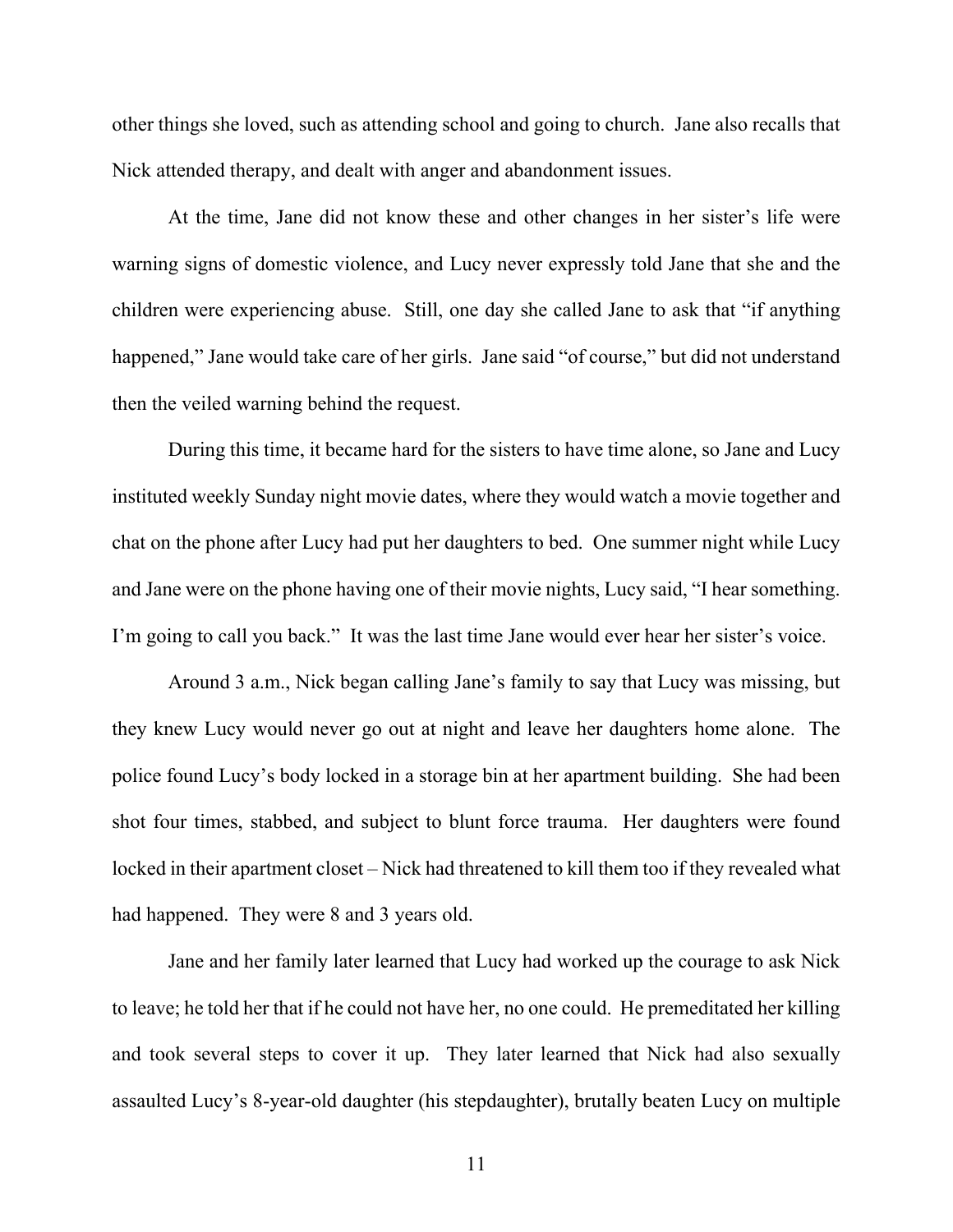occasions, and threatened Lucy and her daughters with a gun repeatedly before the night he carried out the threats to their lethal endpoint.

Nick was convicted of Lucy's homicide and sentenced to imprisonment for 20 years to life. Jane's family attend his parole hearings, and so far his requests for parole have been denied. He has never admitted to his crime and never apologized. For Jane and her family, 29 years have not taken away the pain of Lucy's murder; it is an "agony" she lives with every day. Jane and Lucy's older brother never recovered from his sister's death, and eventually died by suicide. Lucy's oldest daughter was deeply traumatized. Her youngest daughter lived with her mother's killer's family.

In the years since, Jane has come to recognize the red flags of Nick's abuse, including his desire for control, restriction of Lucy's activity outside the home, history of non-lethal abuse, anger, and other mental health issues. Similarly, it is only in hindsight that she understands that Nick had access to a gun during the course of his abuse, and she still does not know how he acquired it.

Jane has channeled some of her pain into advocacy against domestic and gun violence. Based on her personal experience and her further training as an advocate, she wants mental health providers and other community members to understand that domestic violence has no single profile—it affects families of all backgrounds, including close-knit, educated, economically-advantaged families like her own. And it is important that people learn the signs of potential abuse and gun violence. As Jane and her family learned to their deep sorrow, the chance of someone being murdered by a domestic abuser escalates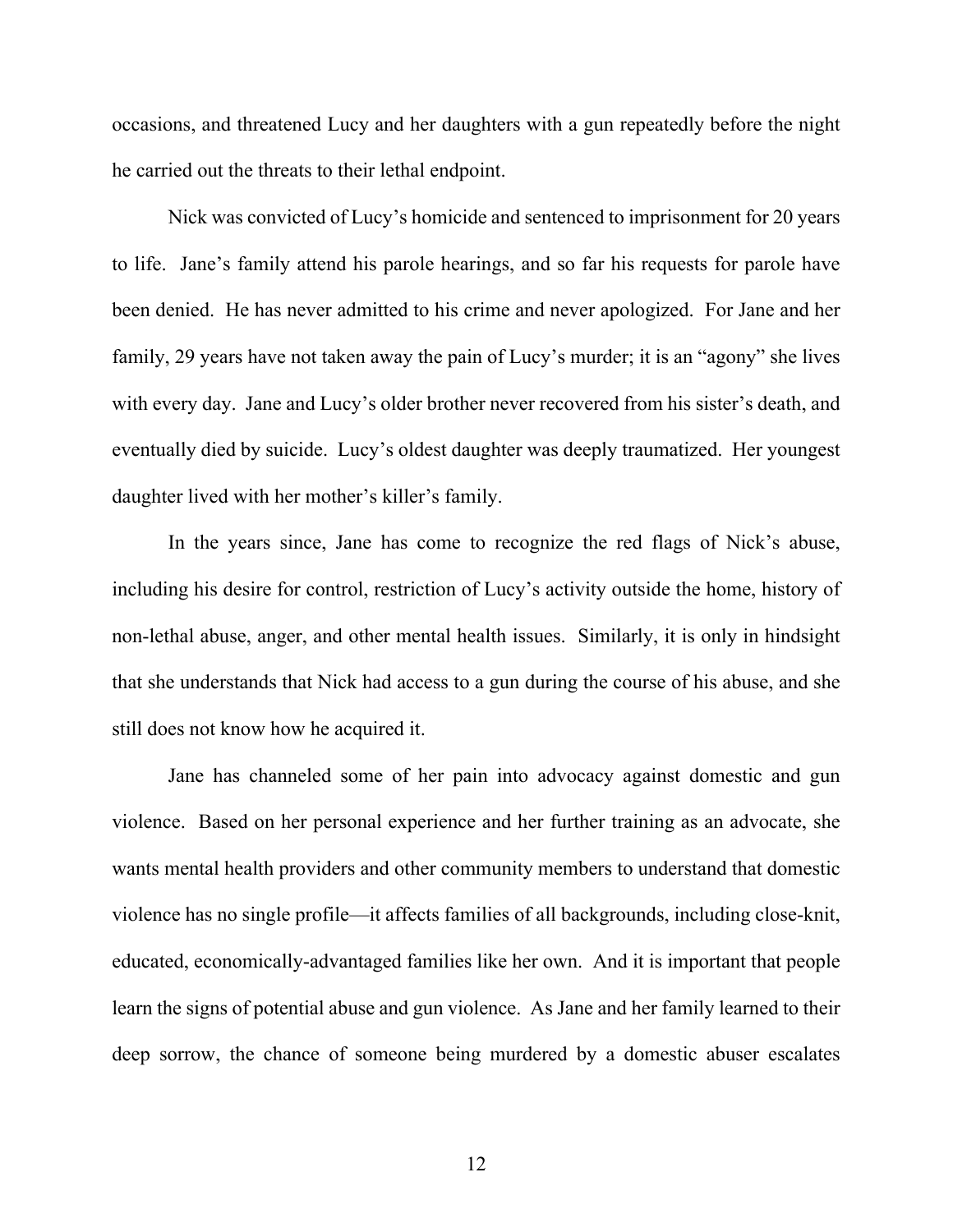exponentially in two common scenarios: when a person takes steps to take their power back from their abuser, and when the abuser has access to a gun.

#### *2. Doreen*

Doreen survives her sister-in-law, Laura, and her three nieces. The family was shot and killed in 1995 by Laura's husband and the girls' father, Dave, in front of Laura's mother, who was also shot.

Doreen's sister-in-law Laura was a "tender soul," a brilliant and loving mom to three beautiful, curious daughters. Laura was raised in and involved with a conservative church. She internalized its values, and strongly believed that her role was to submit to the leadership of her husband, who was a known pastor's son in their small, rural community. In public, Dave maintained a devout and loving persona, but for Doreen, who was both a dedicated aunt to her nieces and a trained psychologist, there were warning signs regarding Dave—symptoms of anxiety in the children, hints of Dave's intimidation of his family, and his impulsivity. And, as Doreen later learned, Laura's private journals detailed threats of physical violence, and her fear that Dave would kill her.

The couple met with church counselors and pastors, who encouraged Laura to stay with her husband. Dave agreed to see a medically-trained mental health professional once, but then refused to return. Still, with the help of her brother and Doreen, Laura worked up the courage to leave Dave, move herself and her daughters to live with her mother, Margaret, and seek a restraining order against Dave. One night when Margaret was out, Dave talked his way into the house and sexually assaulted Laura, resulting in pregnancy and the birth of their youngest daughter.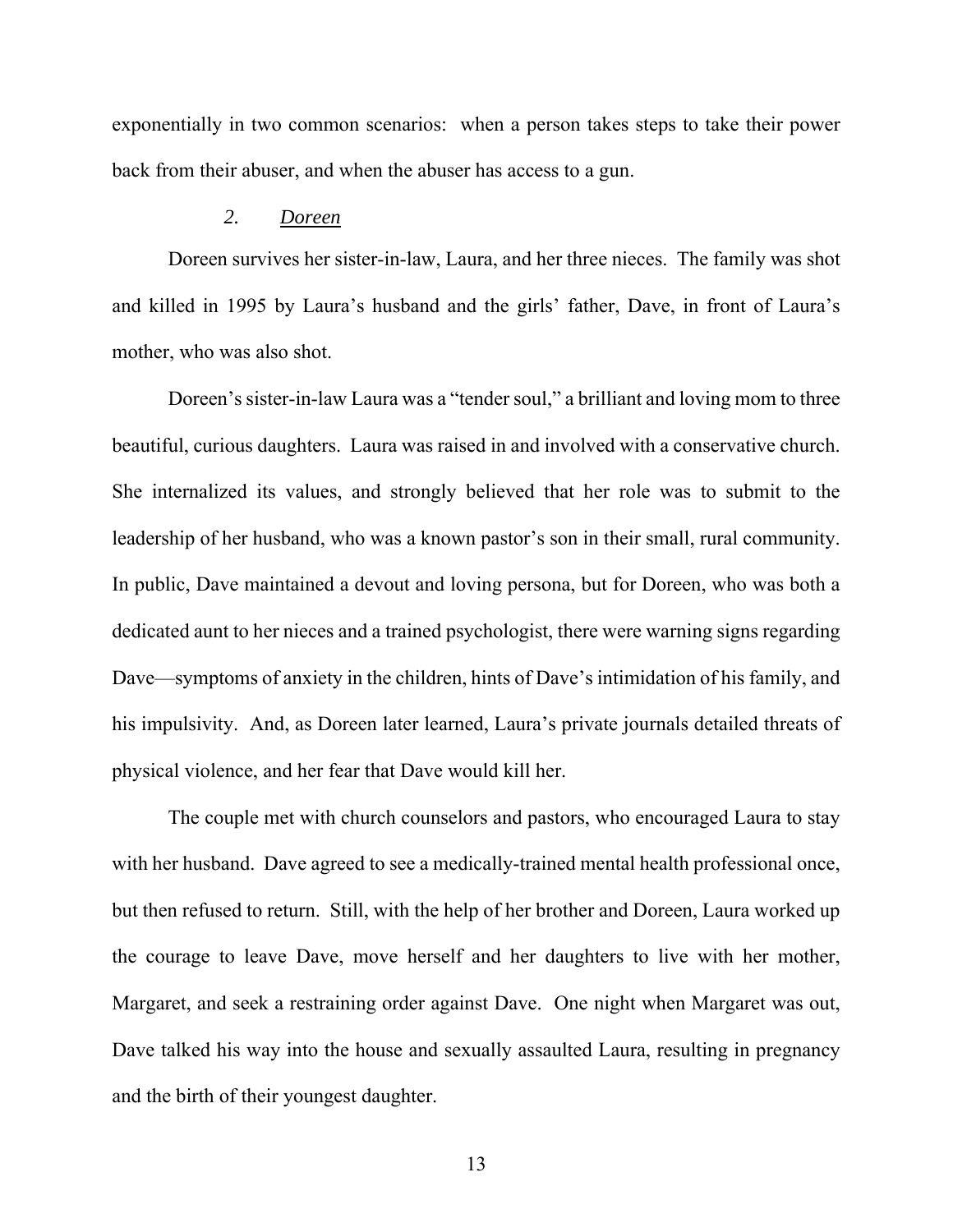Five months after Laura gave birth to their youngest daughter and on the eve of her oldest daughter's first day of kindergarten, Doreen's family gathered at Margaret's home, where Laura and her daughters continued to live, to celebrate the big day with gifts of new school supplies. Doreen recalls a joyful evening. That night, Doreen and her husband looked forward to hearing from their niece about her first day of school.

Instead, the next afternoon, Doreen came home to a voicemail: Laura and all three children were dead. Margaret had been shot and was in the hospital. Doreen and her husband raced there; he had to stop to vomit at a gas station along the way, where Doreen overheard the gas station attendants already talking about the murders of her family. Despite having two restraining orders against him, Dave had been able to access a shotgun and bring it across state lines to commit the ultimate act of domestic violence against his entire family. Dave had shot his wife and young daughters in their faces, and Margaret was shot and wounded. After killing Laura and the girls, he threw his gun at Margaret's feet and begged her to shoot him, which she had refused to do. At the hospital, Doreen learned that Dave had shot Margaret as she tried to protect one of her grandchildren, who died in her arms. Later, Doreen would wash her niece's blood from Margaret's hair. The children were 5, 3, and 5 months old when their father shot them to death.

Twenty-six years later, Laura's family and community still suffer from their loss. Margaret experienced immediate severe physical and mental trauma, was retraumatized by her grand jury testimony following Dave's arrest, and experienced trauma-related disabilities for the rest of her life. Laura's siblings experienced long-lasting and severe mental health challenges. Doreen, who cared for Margaret after her shooting, experienced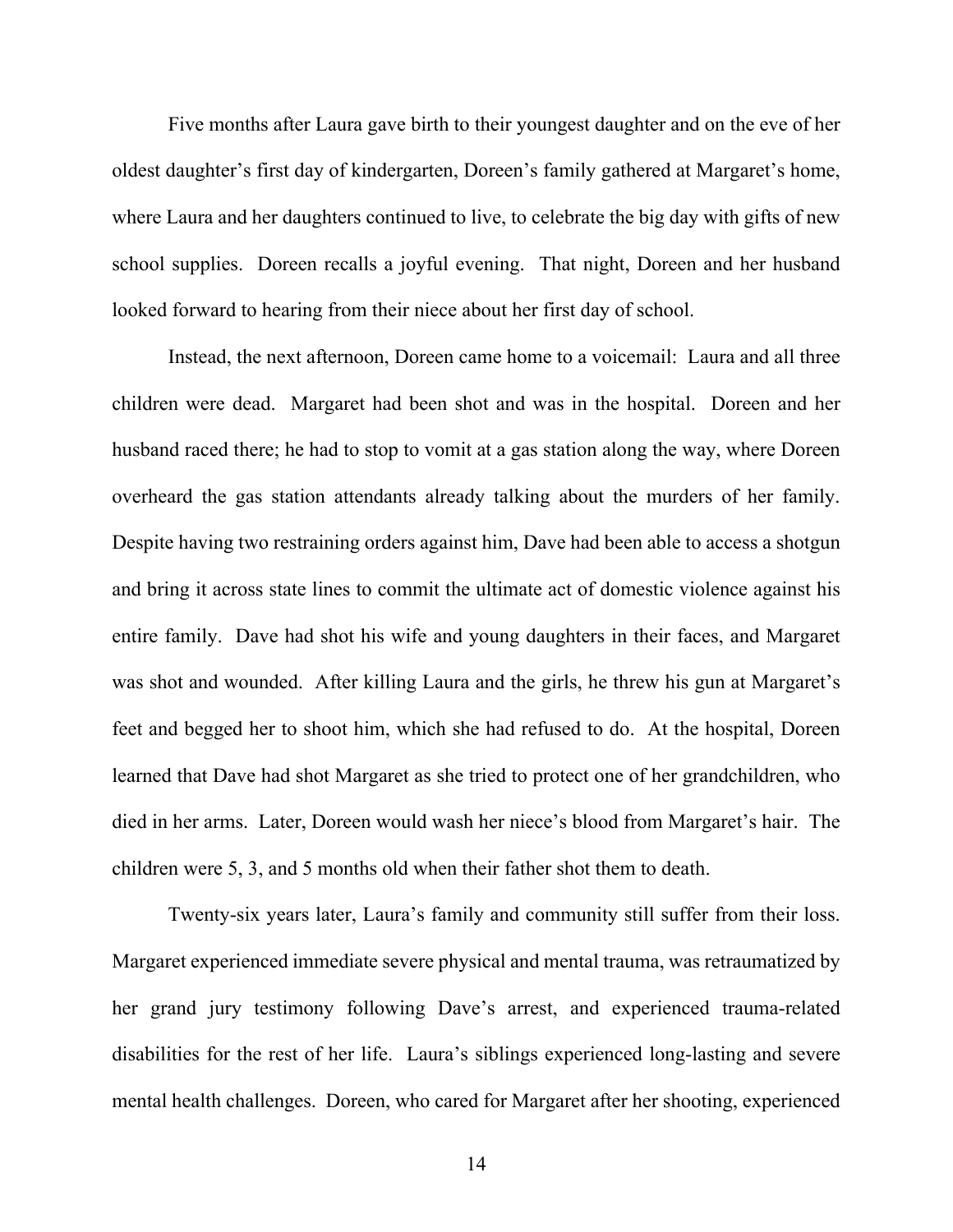caregiver trauma, and her own children were deeply affected. Many of the children in their small town's class of kindergarteners, who lived and learned in the shadow of their young classmate's murder by her own father, suffered from their loss and fear.

Today, Doreen advocates to educate people that what happened to her family is not an outlier—domestic violence can and does happen in any community. She now understands that the ability to procure a firearm significantly increases the risk that domestic violence will become deadly; in her family's case, she believes that Dave would not have had the nerve to commit the murders if he had not had access to a firearm. She understands that shame, stigma, and even denial can hinder the ability of abused persons to come forward and believes that providers have a role to play in interrupting domestic violence. As a practicing psychologist, Doreen believes that mental health practitioners must investigate whether a patient has issues with control, impulsivity, and other markers that, when tied to gun access, are risk factors that can indicate that a perpetrator has both the means, and the inclination, to act lethally.

#### *3. The Short Family*

Karen Short's life revolved around her family and taking care of her three children, Minnetonka High Schoolers Cole (17), Madison (15), and Brooklyn (14). Plaintiff's Opposition to Defendants' Motion for Summary Judgment ("Opp. to MSJ") at 3-4. Their husband and father, nurse and entrepreneur Brian Short, was also known by his community as a man who lived and worked for his family. *Id*. Yet what should be a happy story of a family that supported each other and grew up whole and healthy ended with a horrific act of domestic violence by Brian, made deadly by his use of a gun.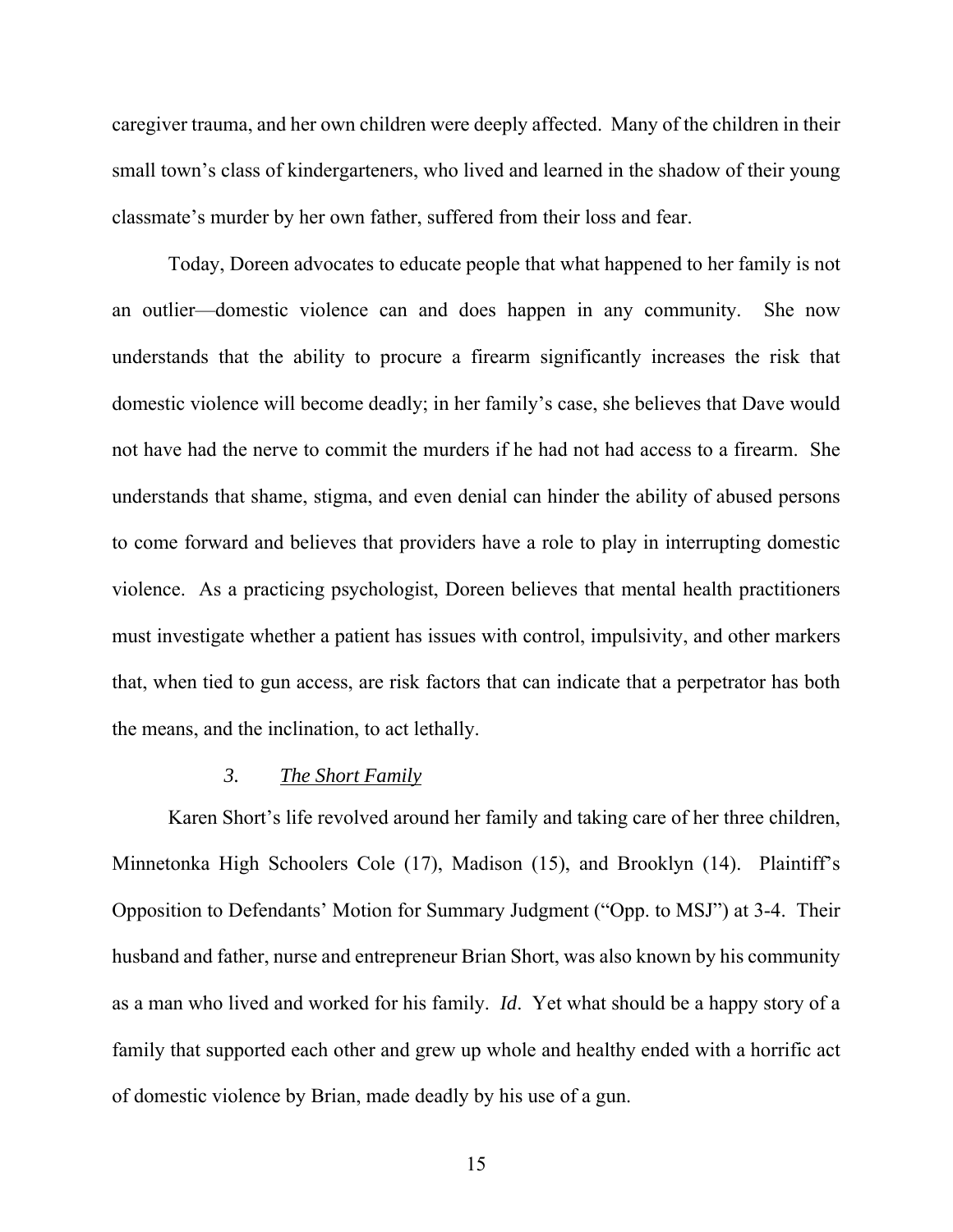In 2015, Brian began to experience a severe mental health crisis that became apparent to everyone around him. Concerned about his increasing anxiety, he sought mental health treatment at Park Nicollet. *Id.* at 10. Over time, his mental health struggles became painfully evident: he was severely depressed, lost a significant amount of weight, and had difficulty sleeping. *Id.* at 14-15. Karen reported to her sister that Brian had changed anti-depressants, leaving him in an agitated state, pacing around, sometimes following her as he did so. Er. Ex. 45 at 47:10-48:12. He experienced delusions that left his family and friends confused and concerned. Opp. to MSJ at 16. Despite his expressing suicidal ideation to the mental health professionals treating him, Karen and the rest of their family were never engaged by the providers in his treatment. *Id.* at 14. Nor did the treatment team develop a safety plan or ask about firearm access. Resp. Add.46-50. The Saturday before her murder, Karen reported that she was not completely comfortable leaving Brian alone to attend an event by herself; she began to make plans to bring him to a hospital if the need arose. Er. Ex. 45 at 61:2-62:14.

Unfortunately, Karen was unable to carry out those plans in time. In the midst of a mental health crisis involving severe depression and suicidal ideation, Brian Short had access to multiple guns. Resp. Add.10. Despite Park Nicollet's own internal policy which directed that providers encountering patients with "passive thoughts of suicide" should "[a]ssess for availability of firearms" and "have [firearms] removed from [the] patient's possession"—none of the multiple providers who treated Brian Short asked about his access to firearms. *Id.* at 46-50; Er. Ex. 22 at PL484-485. One September day, he used a shotgun to kill each of his three children as they slept. He shot Karen to death in or near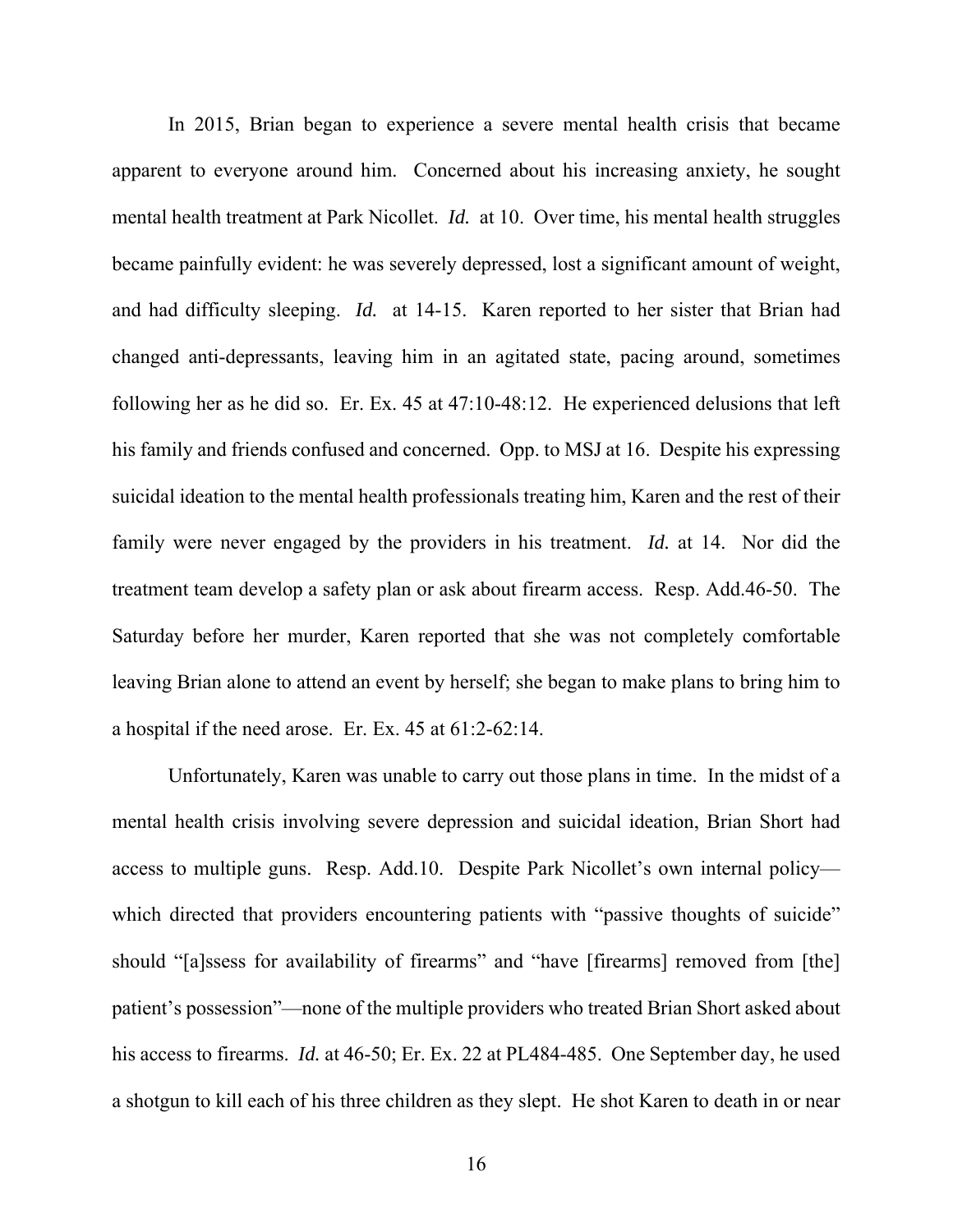their bedroom. Then, he shot himself to death in their garage. *See* Resp. Add.10; *see also*  Liz Collin, *Lake Minnetonka Murder-Suicide Still Weighs Heavy on Small Town Police*, CBS Minnesota (Feb. 9, 2016), https://minnesota.cbslocal.com/2016/02/09/lakeminnetonka-murder-suicide-still-weighs-heavy-on-small-town-police/.

While these needless deaths correctly have been framed in the public and judicial narratives as tragic, they have not necessarily been recognized as something else—the result of acts of domestic violence, made fatal by Brian Short's access to a gun. Brian Short disclosed to his Park Nicollet providers that he was suffering worsening depression, generalized anxiety, unstable moods, emotional dysregulation, issues with substances like his anti-depressants, self-reported economic stress, and thoughts of self-harm. Resp. Add.46-50. As set forth above, all of those are factors relevant to the assessment of risk that a person will perpetrate domestic violence. *See supra* III(A). And, as also discussed above, Brian's easy access to guns made it far more likely that the domestic violence would be fatal.

#### **IV. HEALTHCARE PROVIDERS CAN AND SHOULD ASK ABOUT PATIENTS' ACCESS TO FIREARMS WHERE THERE ARE SIGNS THAT A PATIENT MAY BE A PERPETRATOR OF DOMESTIC VIOLENCE**

### *A. Mental Health Practitioners Owe A Duty Of Care To Those For Whom Harm Is Foreseeable*

Park Nicollet owed Brian a duty of reasonable medical care. *Becker v. Mayo Found.*, 737 N.W.2d 200, 216 (Minn. 2007). Whether Park Nicollet also owed a duty to the members of Brian Short's family depends on the foreseeability of harm. *See Warren v. Dinter*, 926 N.W.2d 370, 377 (Minn. 2019) (a provider may have a duty of care to a third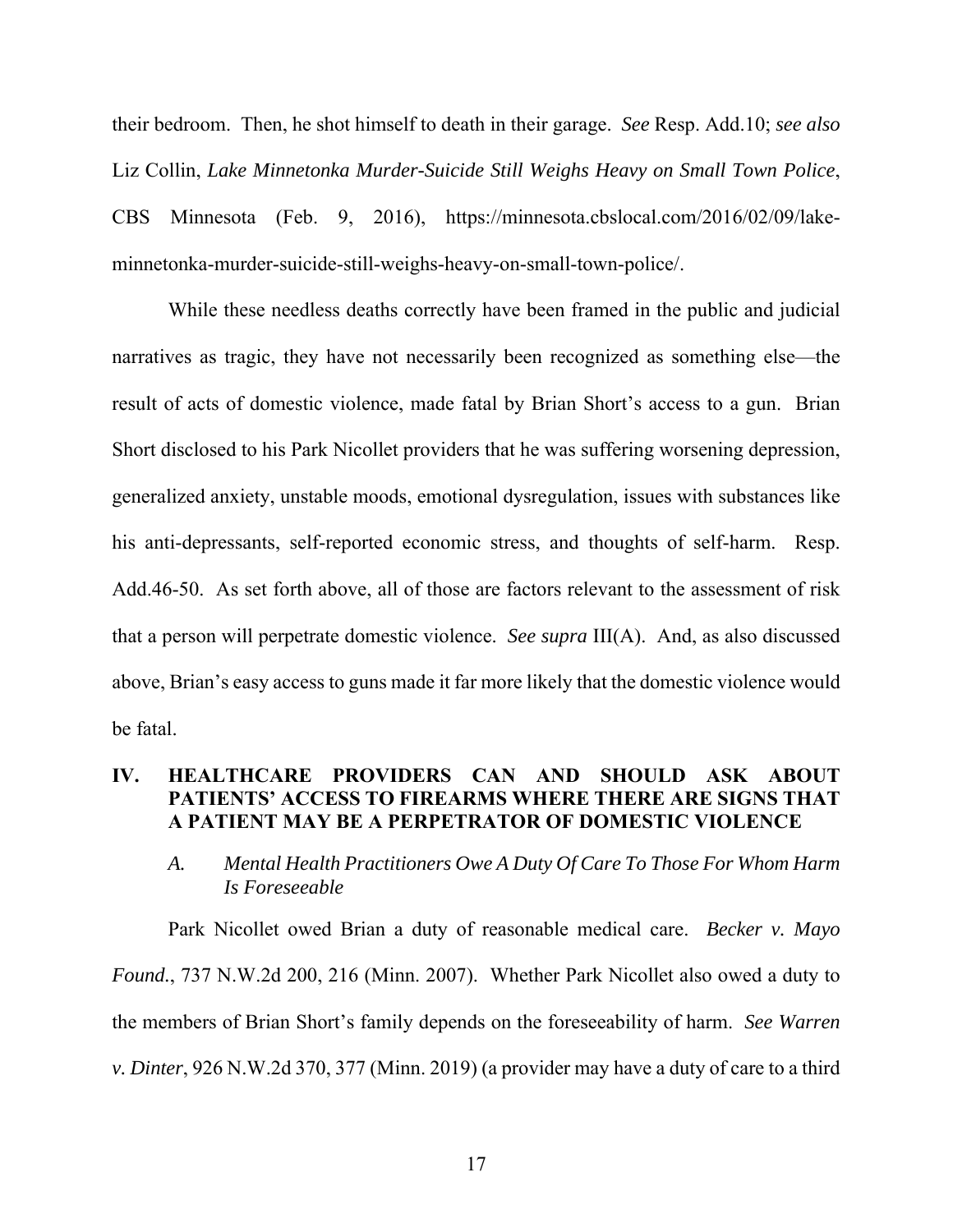party "based on the foreseeability of harm"). Where harm is foreseeable, it triggers a duty of care to non-patients, here, Karen, Cole, Madison, and Brooklyn Short. *See*, *e.g*., *id*.; *Molloy v. Meier*, 679 N.W.2d 711, 719-20 (Minn. 2004) (imposing a duty of reasonable medical care on doctors of a disabled child for failure to perform accepted genetic tests where parents later had another child with the same condition); *Skillings v. Allen*, 143 Minn. 323, 325-27, 173 N.W. 663, 664 (Minn. 1919) (holding doctor who negligently advised parents that their child was not contagious could be liable because doctor would have known the parents would follow his advice). As this Court has recognized, "ultimately, the question [of duty] is one of policy." *Erickson v. Curtis Inv. Co*., 447 N.W.2d 165, 169 (Minn. 1989). "Preservation" of "the health of the people" is "a matter of importance to the state." *Skillings*, 173 N.W. at 664.

Here, the question of whether Mr. Short presented a sufficient critical mass of risk factors to put a reasonable mental health practitioner on notice that he was at risk for causing severe physical harm to himself and his immediate family – and therefore trigger a duty to inquire about firearms access – is properly an issue of fact for the jury. As detailed in the Respondent's Brief, the factual record includes expert testimony and testimony from Park Nicollet's practitioners regarding the connection between Mr. Short's severe depression, suicidal thoughts, and other symptoms and the heightened risk that he would harm himself or others.<sup>25</sup> Resp. Br. at 19-25. For the reasons set forth in Section III(A)

<sup>&</sup>lt;sup>25</sup> Although Respondent does not refer to Mr. Short's violence as domestic violence, his brief highlights record evidence of risk factors that are relevant to the foreseeability of domestic violence.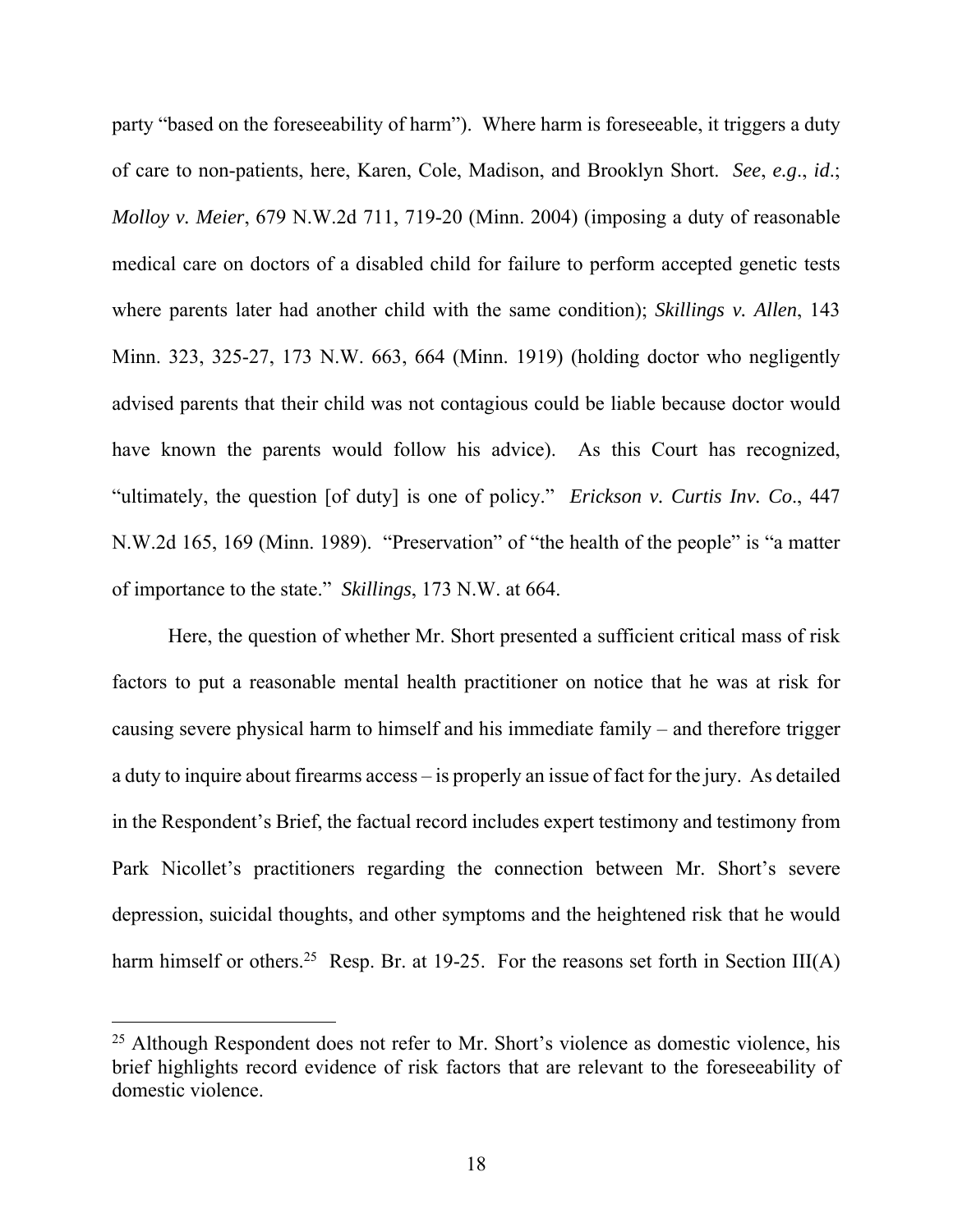above, the likelihood that any such harm would be deadly increased because of Mr. Short's ability to access firearms. Whether gun access made the harm to the Short family foreseeable was also a factual question properly left for a jury to decide.

#### *B. Reasonable Mental Healthcare Should Include Screening For Firearms Access When Patients Present A Critical Mass of Risk Factors For Domestic Violence*

Amici agree that, on its own, a mental health crisis is not an indicator that someone is at risk of harming themselves or others. At the same time, it is not true that acts of domestic violence are unforeseeable by trained mental health professionals. Trained mental health professionals should recognize risk factors of domestic violence perpetration, along with risk factors for self-harm. Mental health professionals who encounter a critical mass of risk factors should, as part of the provision of reasonable medical care and in line with Park Nicollet's own policy, conduct a safety assessment that includes asking about whether the patient has access to or the ability to access a gun.

Screening for firearms access in the course of domestic violence perpetration and conducting a safety assessment by mental health professionals is particularly important because mental healthcare providers are more likely to be in contact with individuals experiencing depression or other mental health crises that, when combined with other risk factors, may put individuals at risk of perpetrating harm. Mental health practitioners can play an integral role in reducing the likelihood of harm.26 Thus, "it is imperative for

<sup>26</sup> *See* Polly Cheng and Peter Jaffe, *Examining Depression Among Perpetrators of Intimate Partner Homicide*, J. Interpersonal Violence 14 (2019) ("mental health professionals are likely the first point of contact with perpetrators of intimate partner violence").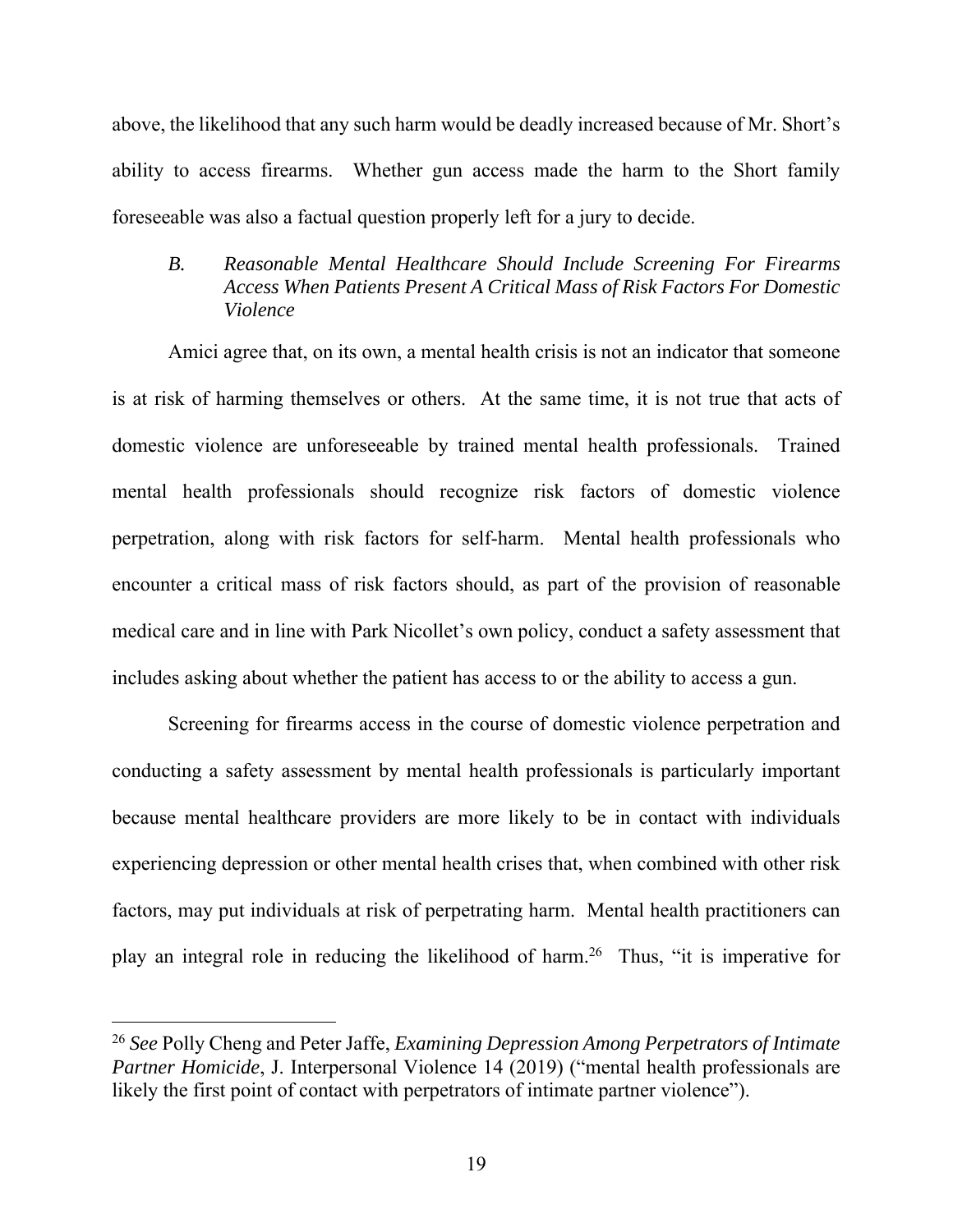frontline workers to be aware of the risk factors and conduct assessments so that clients may be referred to more appropriate services or be provided with more integrated services."27

The record before the Court of Appeals supports a conclusion that Brian Short was experiencing a severe mental health crisis and was exhibiting numerous risk factors for domestic violence perpetration, and there was significant evidence that harm was foreseeable months before tragedy occurred. Resp. Br. at 5, 23, 24; Smits' Court of Appeals Brief ("COA Brief") at 33; Er. Ex. 52 at PL961 ("When a severely depressed, suicidal person has access to a firearm, not only do their chances of successfully killing themselves increase, but they are also a danger to others in the home or at work, where suicides or violent acts are likely to occur."). Although Appellants emphasized in internal documents the need to facilitate removal of firearms from patients like Mr. Short, its providers never took any steps to do so in this case. Resp. Br. at 11, 13, 14, 33; Resp. Add.46-50; Er. Ex. 22 at PL484-485. If Appellants had screened for access to firearms and risk factors for perpetration of domestic violence, would Mr. Short and his family be alive today? Respondent's brief highlights evidence in the record indicating that Mr. Short would likely have cooperated with Park Nicollet providers if they had followed Park Nicollet's own policy regarding firearm access and safety planning for patients like Mr. Short. *See* Resp. Br. at 54. In any event, that fact-intensive question properly creates fact

<sup>&</sup>lt;sup>27</sup> *Id.*; *id.* at 5 ("It is important to examine depression as a risk factor because health care practitioners are likely to come into contact and have an opportunity to identify risk factors and provide support to prevent future IPHs.").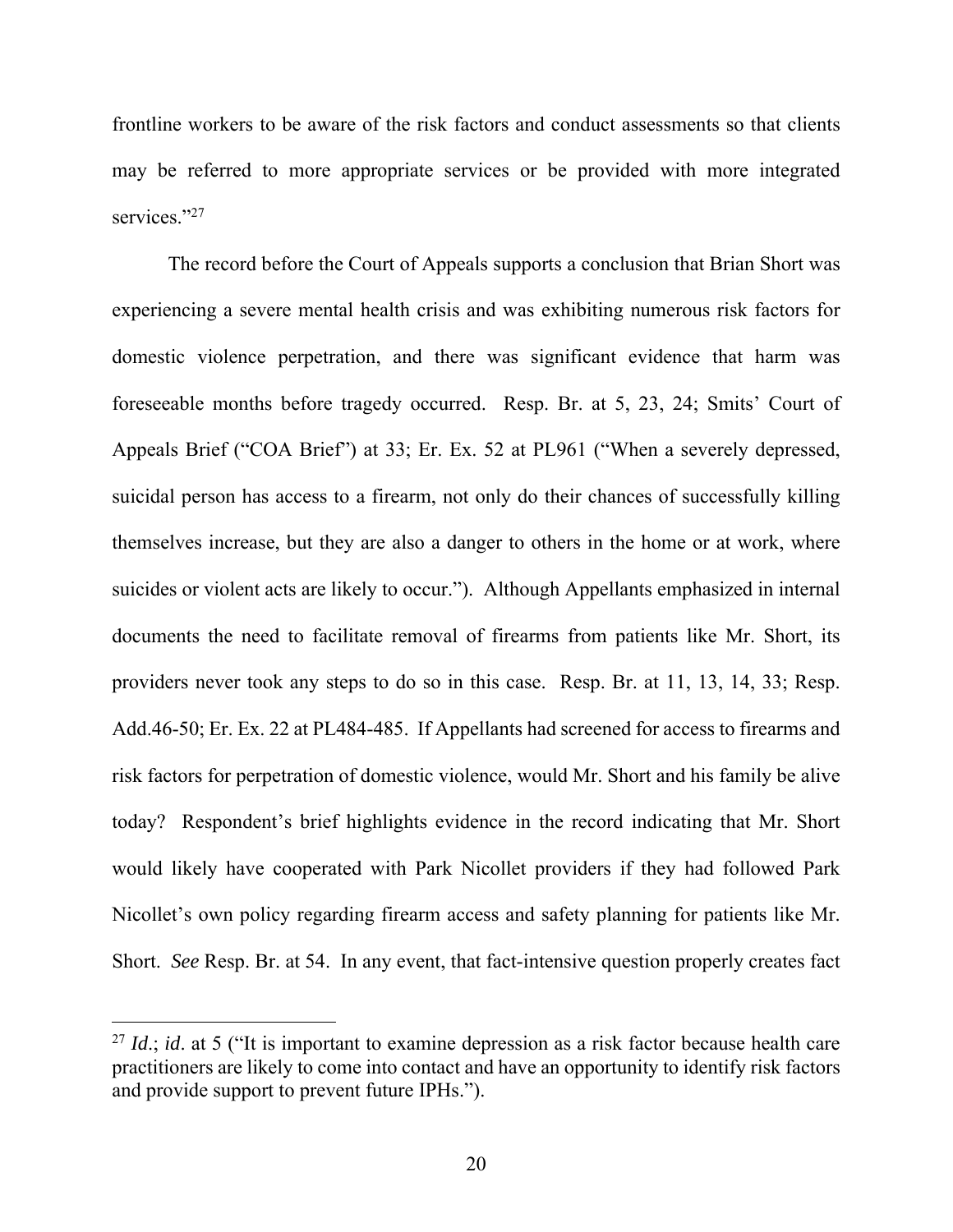issues precluding summary judgment for the Appellants in this case. Finally, as a broader policy question, the Court should decline to issue any decision that would make it less likely that mental health practitioners will adopt reasonable firearms and domestic violence screening procedures in this State.

#### **CONCLUSION**

 For the foregoing reasons and those set forth by Respondents, the Court should affirm the judgment of the Court of Appeals below.

Dated: September 27, 2021 **Nichols Kaster, PLLP** 

*/s/Brock J. Specht* 

Brock J. Specht, #0388343 Robert L. Schug, #0387013 4700 IDS Center 80 South 8th Street Minneapolis, MN 55402 Telephone: (612) 256-3200 bspecht@nka.com schug@nka.com

**Weil, Gotshal & Manges LLP** 

Jessie B. Mishkin Sarah Sternlieb 767 Fifth Avenue New York, New York 10153 Telephone: (212) 310-8000 Fax: (212) 310-8007 jessie.mishkin@weil.com sarah.sternlieb@weil.com

*Attorneys for* Amicus Curiae *Everytown for Gun Safety Support Fund & Battered Women's Justice Project*